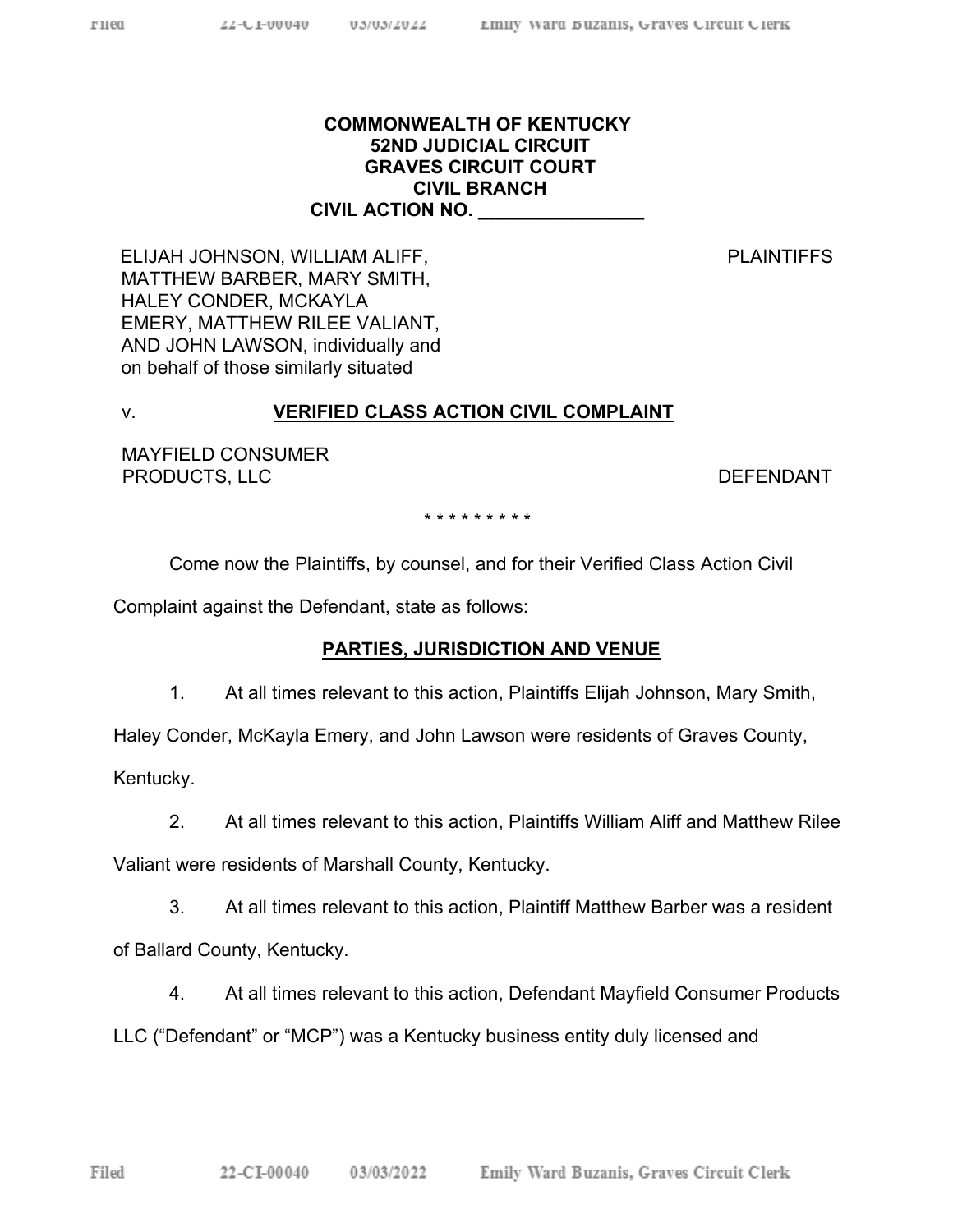authorized to conduct business in the Commonwealth of Kentucky and was conducting

business in Graves County, Kentucky.

5. MCP's agent for service of process is Charles S. Foster, 205 North 6th

Street, Mayfield, Kentucky 42066.

6. MCP's attorney has agreed to accept service of process as follows:

Russell B. Morgan Bradley Arant Boult Cummings LLP 1600 Division Street, Suite 700 Nashville, Tennessee 37203 rmorgan@bradley.com (615) 252-2311

7. The claims of the Plaintiffs exceed the minimal jurisdictional amount of this court.

8. Venue is proper because at the time of the actions or inactions giving rise to the causes of action stated herein, the Defendant was located in Graves County, Kentucky, and/or the injuries to and/or death of Plaintiffs occurred there.

#### **FACTS**

9. MCP is a 500-employee company including assembly-line laborers

employed directly by it and through temporary staffing agencies in the Jackson

Purchase region of Western Kentucky.

10. Operating several manufactories in the region, MCP produces scented candles for upscale retailers whom the company supplies through mass distribution channels.

11. The company's factory at 112 Industrial Drive, Mayfield, Kentucky, 42066 was a 24-hour operation that produced candles for retailers, including Bath & Body Works.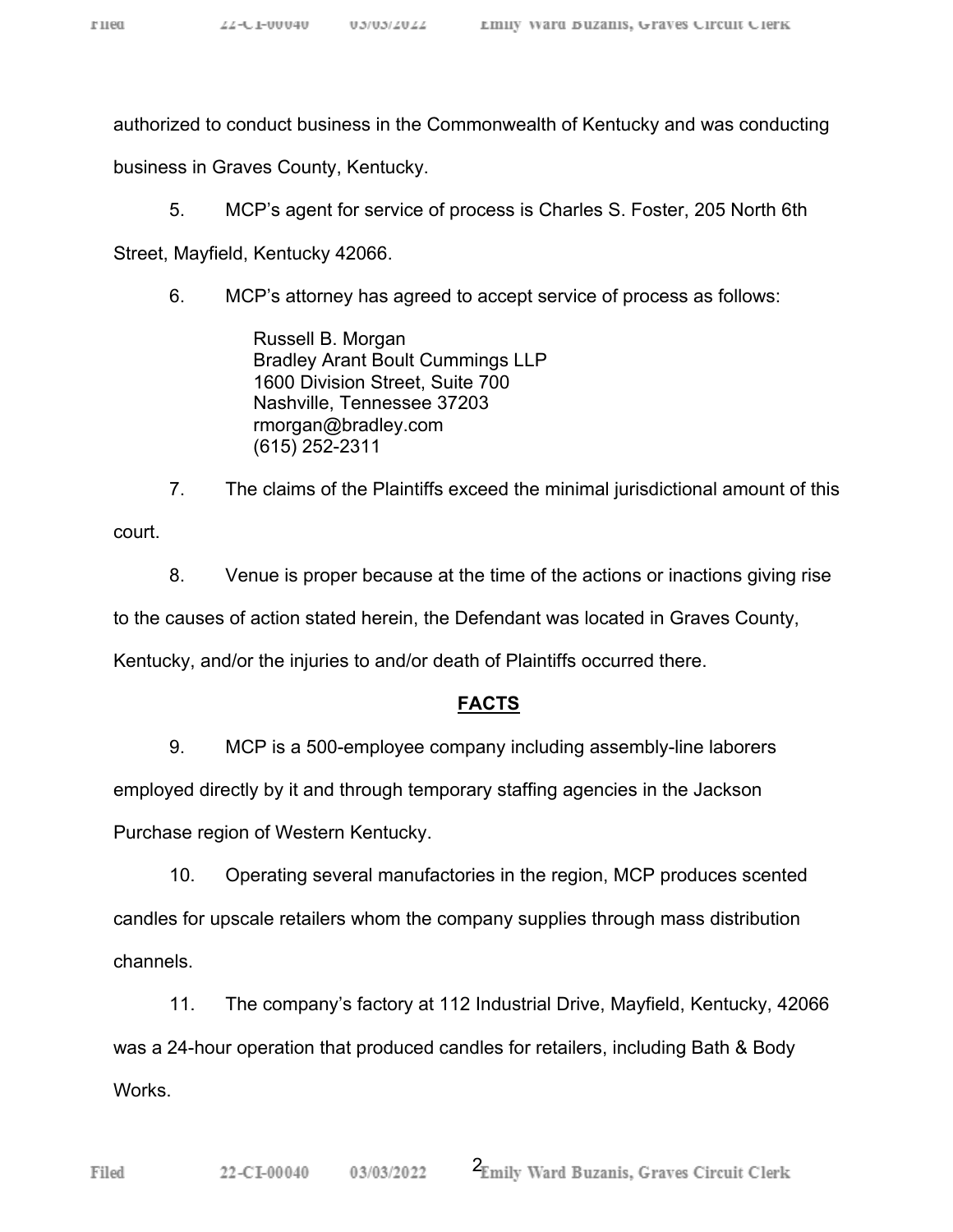гиеа

12. MCP operates a plant in Hickory, Kentucky, which is about six miles north of Mayfield in Graves County.

13. MCP had a history of workplace safety violations in recent years, having been cited by the Kentucky Department of Workplace Standards, Division of Occupational Safety and Health, for serious transgressions as recently as 2019.

14. In September 2019 alone, that state division issued seven violations of safety standards coded as "serious," resulting in fines.

15. By December 2021, MCP had been ramping up production to meet holiday demand, and employees were working 10 to 12-hour shifts with required Saturdays for incentive and/or overtime pay.

16. During this season, MCP employees were working 10-hour shifts five days per week.

17. In the incentive- and overtime-pay scheme operated by MCP required employees to work at least every other Saturday in order for employees to obtain compensation beyond Plaintiffs' standard base pay of \$8/hour, once they had worked 50 hours in a given week. Therefore, terminating Plaintiffs during a Friday night shift at holiday time, after they had put in upwards of 50 hours already worked, would have effected a devastating financial blow, absent the Saturday shift numerous Plaintiffs intended to work on Saturday, December 11, 2021.

18. On Friday, December 10, 2021, MCP required Plaintiffs Elijah Johnson, Mary Smith, Haley Conder, McKayla Emery, Matthew Barber, William Aliff, Matthew Rilee Valiant, John Lawson and 102 similarly situated employees to continue to work at its place of business even though it knew or should have known about the expected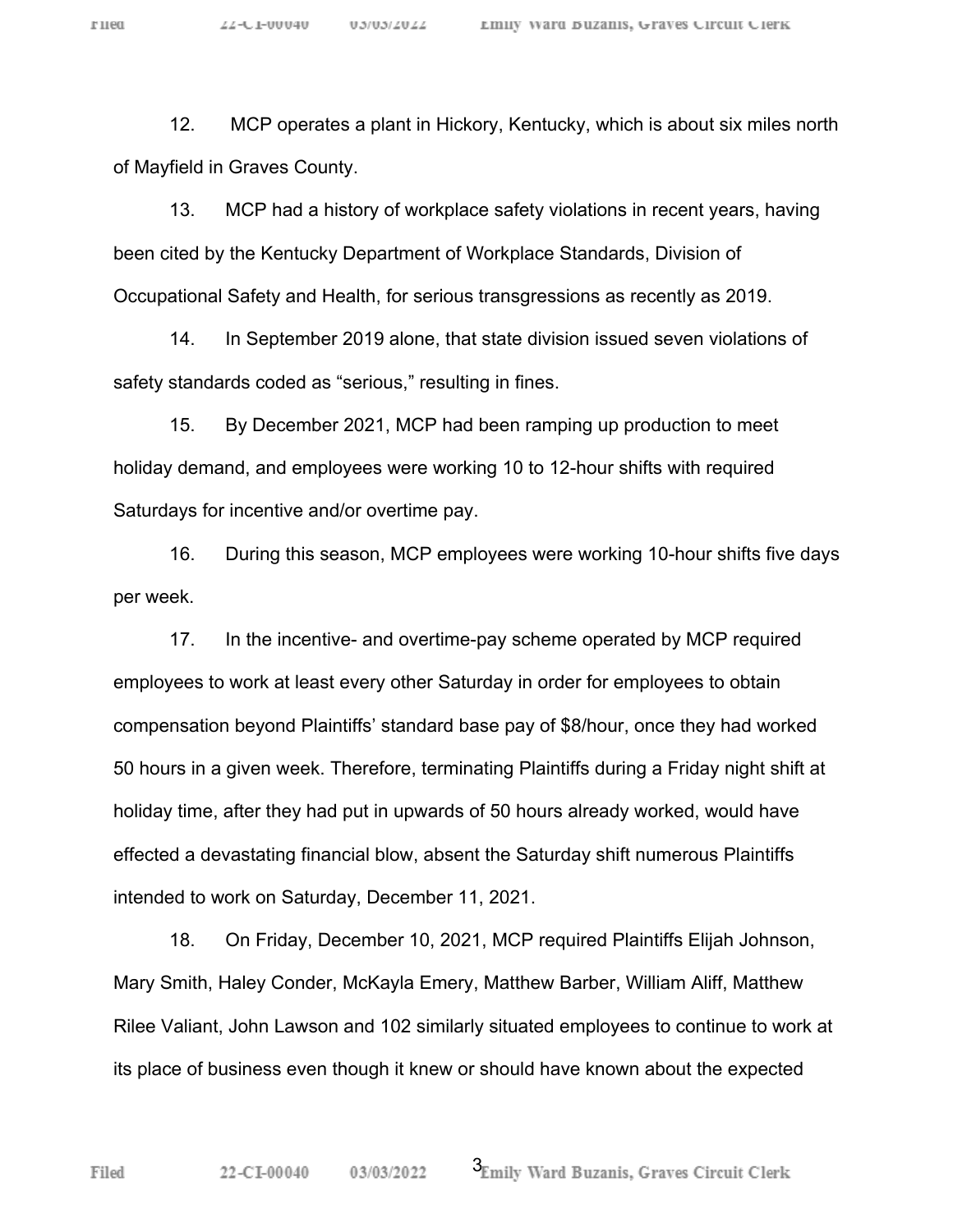tornado and the danger of serious bodily injuries and death to its employees and others at its place of business, if its employees and others were required to remain at its place of business during the pendency of the expected tornado.

19. MCP had up to three and one-half hours before the tornado struck its place of business to allow its employees and others to leave its worksite as a safety precaution.

20. MCP refused to allow Plaintiffs Elijah Johnson, Mary Smith, Haley Conder, McKayla Emery, Matthew Barber, William Aliff, Matthew Rilee Valiant and John Lawson to leave work before the tornado actually struck its place of business even though it had at least three hours of notice of the danger this tornado posed to its place of business and to its employees.

21. MCP repeatedly threatened to terminate the employment of any employee who left because of the expected tornado in the hours before the tornado actually struck its place of business.

22. One report by Bruce Schreiner, published on December 15, 2021, at 6:37

a.m. ET, states the following:

Filed

MAYFIELD, Ky. (AP) — An employee of the Kentucky candle factory where eight workers were killed by a tornado said Tuesday that a supervisor threatened her with written disciplinary action if she went home early because storms were approaching.

Haley Conder, who worked at the Mayfield Consumer Products factory on and off for 10 years, also questioned why the company did not encourage workers to go home — or at least give them a better understanding of the danger — between a first tornado siren around 6 p.m. Friday and another one around 9 p.m., shortly before the tornado struck.

"They (the company) had from 6 o'clock to 9 o'clock to allow us to go home, to tell us really what was going on and that we needed to prepare ourselves for the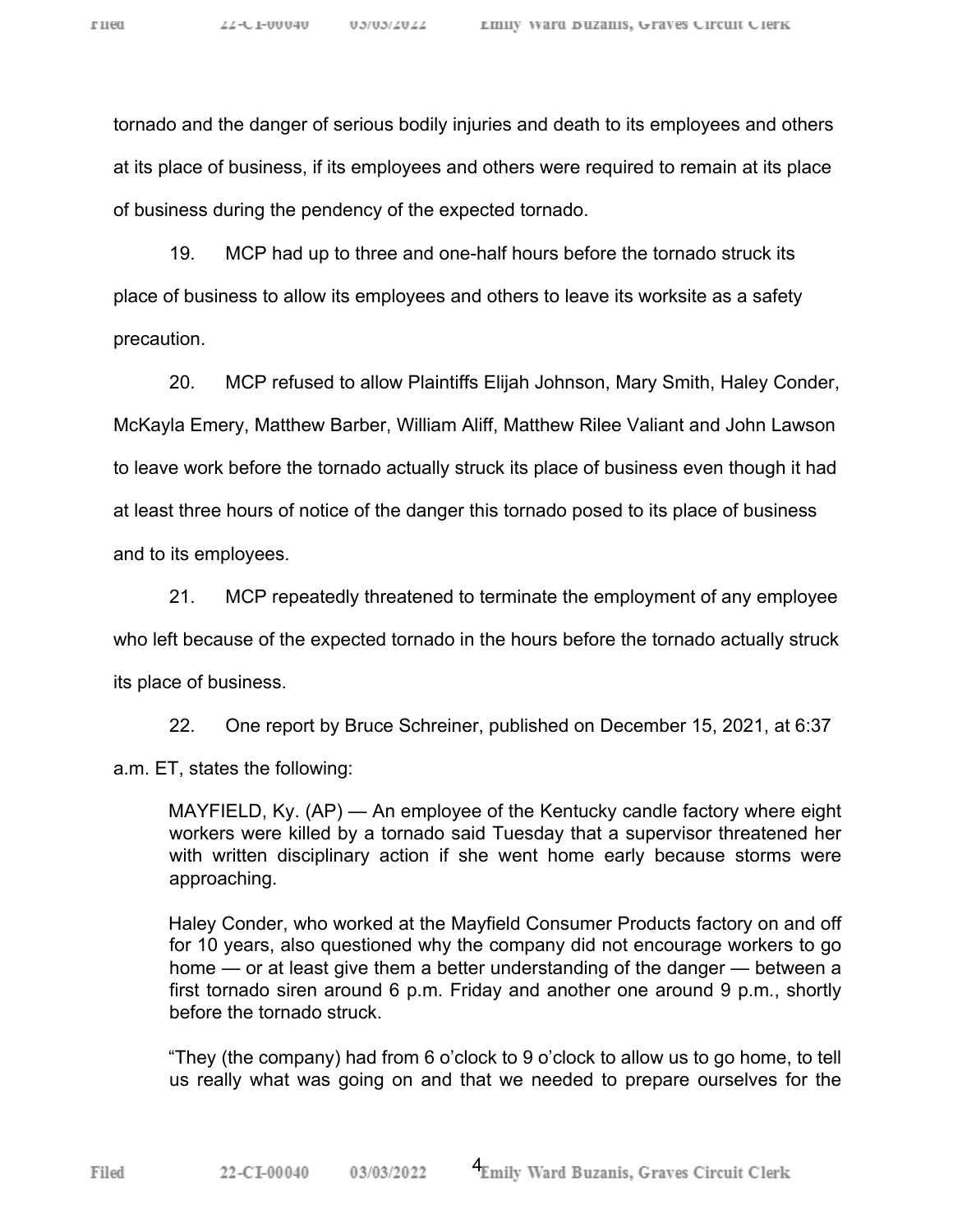worst," Conder told The Associated Press in a phone interview. "It was nothing like that. Not one supervisor told us what was really going on."

… More than 100 people were working on holiday candle orders when the twister leveled the facility. The scale of the damage initially stoked fears that scores of workers could be found dead in the rubble.

23. Another media report by Eileen Street, published at 3:43 p.m. ET on

December 14, 2021, states the following:

LOUISVILLE, Ky. — Last Friday, Dec. 10, 110 employees were working at Mayfield Consumer Products, the candle factory in Mayfield destroyed by a tornado. A volunteer spokesperson for Mayfield consumer products told Spectrum News 1 on Tuesday that out of the 110 people at the factory Friday night, eight are confirmed dead and the rest have been accounted for…. Jamie Brien also worked that night. The floor supervisor at Mayfield Consumer Products told Spectrum News 1 he called the production manager Thursday night.

"And asked him you, you know, 'How was we going to deal with the storm?' That it was supposed to be pretty bad, you know, the following night," Brien said. "And he just said, 'We would deal with it as it unfolded,' and that's what we did." … "When the alarm went off the second time, yes, that's when I thought, 'Man, we should've probably sent everybody home,'" Brien said. "You know, 'Here we go again,' and the storm is intensified from, you know, 5:30 [p.m. CST] when the other alarm had went off…. Parsons-Perez didn't think twice about going to work Friday. The Chicago native said she is used to severe weather.

Reflecting back on Friday, Parsons-Perez said she believed that her immediate supervisor did everything he should have to protect her and her co-workers. However, she wasn't sure about the decisions made by those above her supervisor.

"Whoever his boss is probably should have said, 'We probably don't need to make those candles today. Maybe we should wait.' But they didn't," Parsons-Perez said.

24. Another media report by Deon J. Hampton, published on December 13,

2021, at 3:57 p.m. ET and updated on December 14, 2021 at 7:49 a.m. ET, states the

following:

MAYFIELD, Ky. — As a catastrophic tornado approached this city Friday, employees of a candle factory — which would later be destroyed — heard the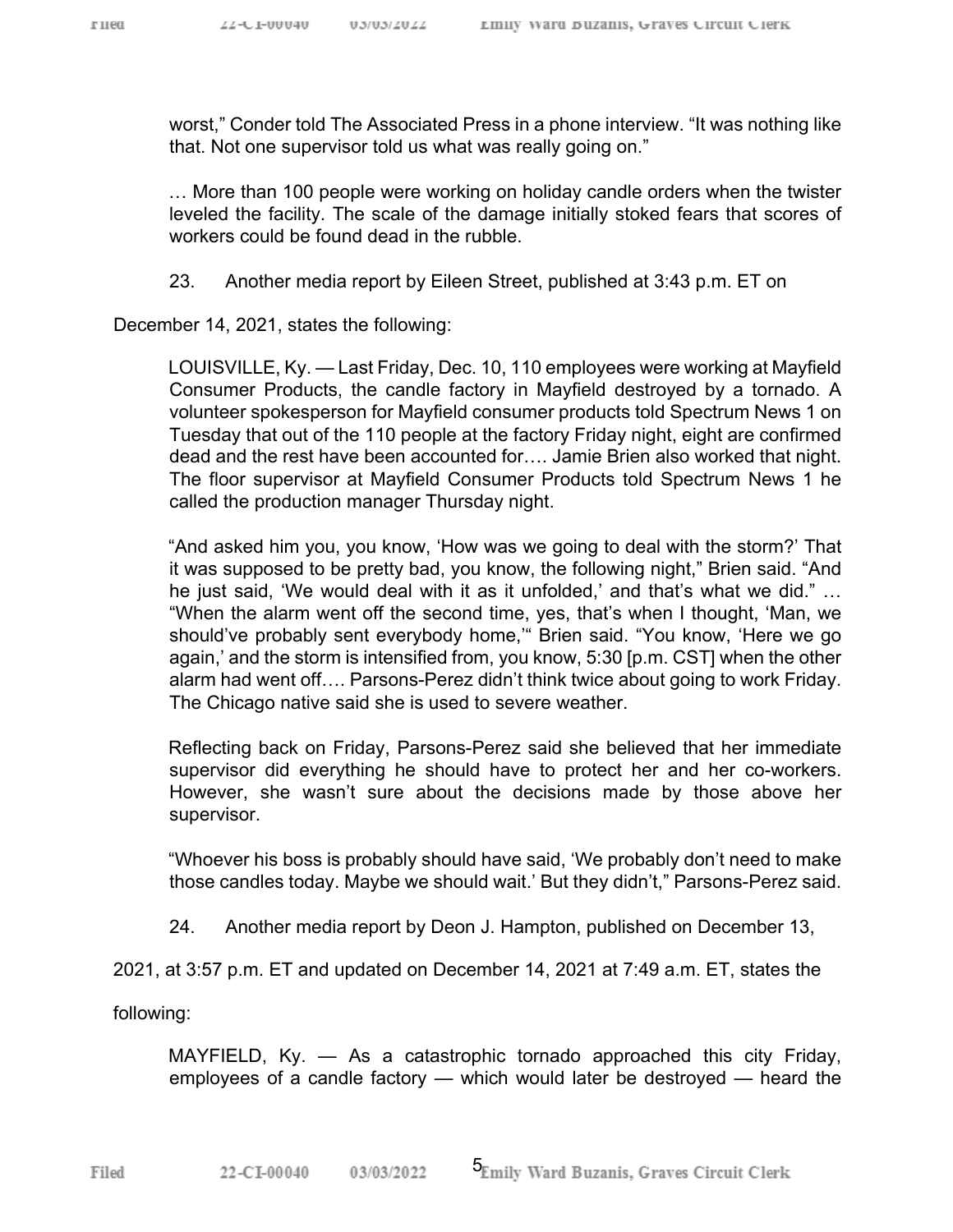Filed

warning sirens and wanted to leave the building. But at least five workers said supervisors warned employees that they would be fired if they left their shifts early.

For hours, as word of the coming storm spread, as many as 15 workers beseeched managers to let them take shelter at their own homes, only to have their requests rebuffed, the workers said."

"Supervisors and team leaders told employees that leaving would probably jeopardize their jobs, the employees said."

"If you leave, you're more than likely to be fired," Emery said she overheard managers tell four workers standing near her who wanted to leave. "I heard that with my own ears."

… About 15 people asked to go home during the night shift shortly after the first emergency alarm sounded outside the facility, said another employee, Haley Conder. There was a three- to four-hour window between the first and second emergency alarms when workers should have been allowed to go home, she said.

…Elijah Johnson, 20, was working in the back of the building when several employees wanting to head home walked in to speak with supervisors. He joined in on the request.

"I asked to leave and they told me I'd be fired," Johnson said. "Even with the weather like this, you're still going to fire me?" he asked.

"Yes," a manager responded, Johnson told NBC News.

Johnson said managers went so far as to take a roll call in hopes of finding out who had left work.

25. Mary Smith requested to leave work and was told by two supervisors,

"Lorenzo" and Justin Bobbitt, that she could not leave and that if she did leave, she

would be terminated. Also, she witnessed Mr. Bobbitt tell multiple other employees that

if they were to leave, they would be terminated. She witnessed Mr. Bobbitt tell Elijah

Johnson that Mr. Johnson could not leave and if Mr. Johnson were to leave, he would

be terminated. She witnessed Bobbitt calling roll to ascertain whether any employees

had left work so as to enforce MCP's earlier threat to terminate anyone who left work.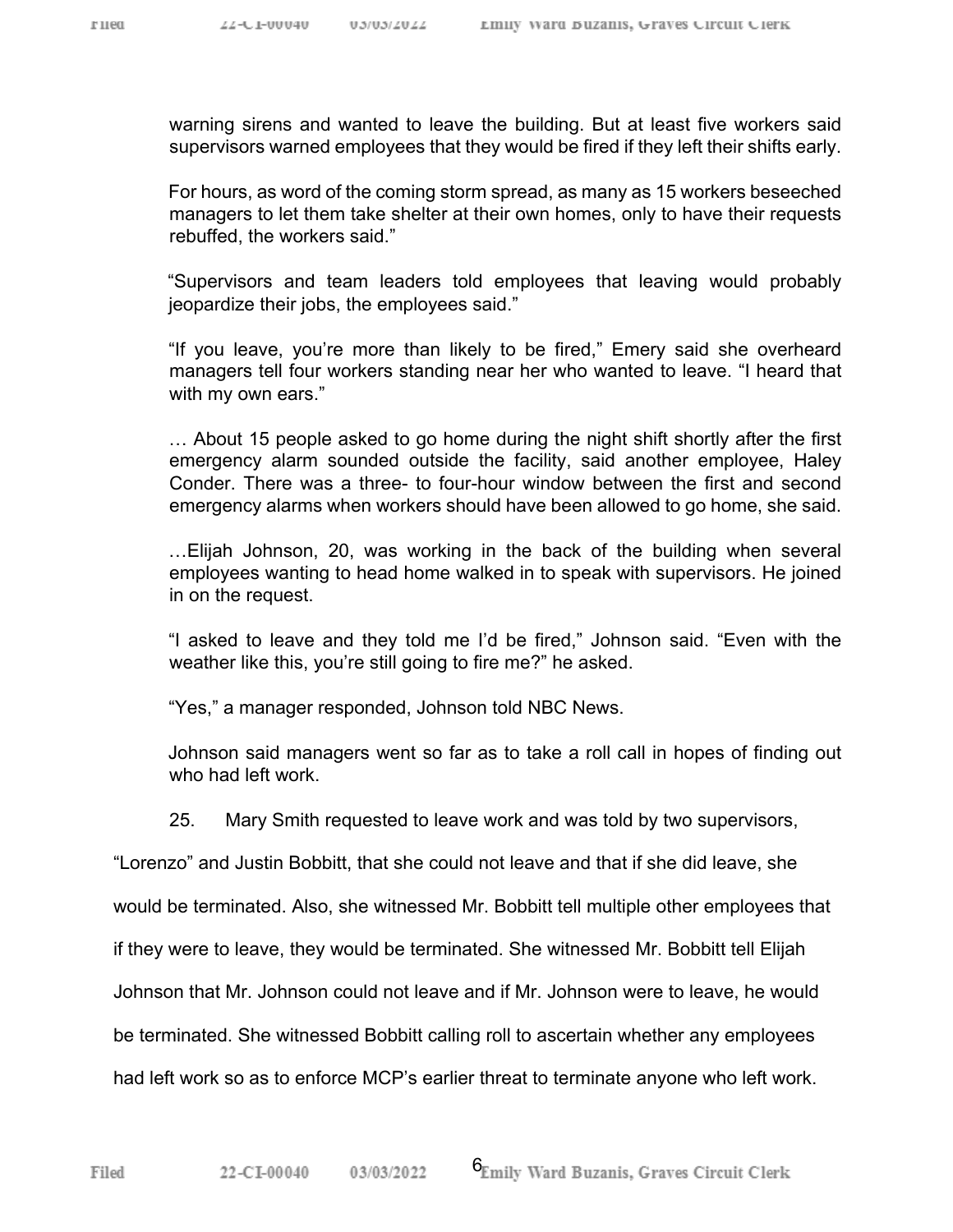26. Haley Conder asked to leave and was told by a supervisor that she could not leave. She had been informed that MCP's Human Resources officer on duty that night was going to terminate the employment of people who left.

27. McKayla Emery said in an interview from her hospital bed that workers first asked to leave shortly after tornado sirens sounded outside the factory around 5:30 p.m. They were told by supervisors that they could not leave.

28. Employees at the Hickory Point plant owned by MCP were directed NOT to come to work by MCP the afternoon of December 10, 2021 due to the weather. When MCP employees at the 112 Industrial Drive plant asked to leave to go home in her presence, though, Ms. Emery witnessed Justin Bobbitt, the main overnight supervisor, say: "**You more than likely will lose your job."**

29. Matthew Barber requested to leave work and was told by two supervisors, "Lorenzo" and Justin Bobbitt, that he could not leave and if he were to leave — that he would be terminated. Also, Mr. Barber witnessed Mr. Bobbitt telling employees that if they were to leave, then they would be terminated. Mr. Barber witnessed Mr. Bobbitt tell Elijah Johnson that Mr. Johnson could not leave and if Mr. Johnson were to leave, he would be terminated.

30. Dustin Aliff requested to leave work and was told by a supervisor that he would be terminated.

31. William Aliff requested to leave work and was told by a supervisor that he would be terminated.

Filed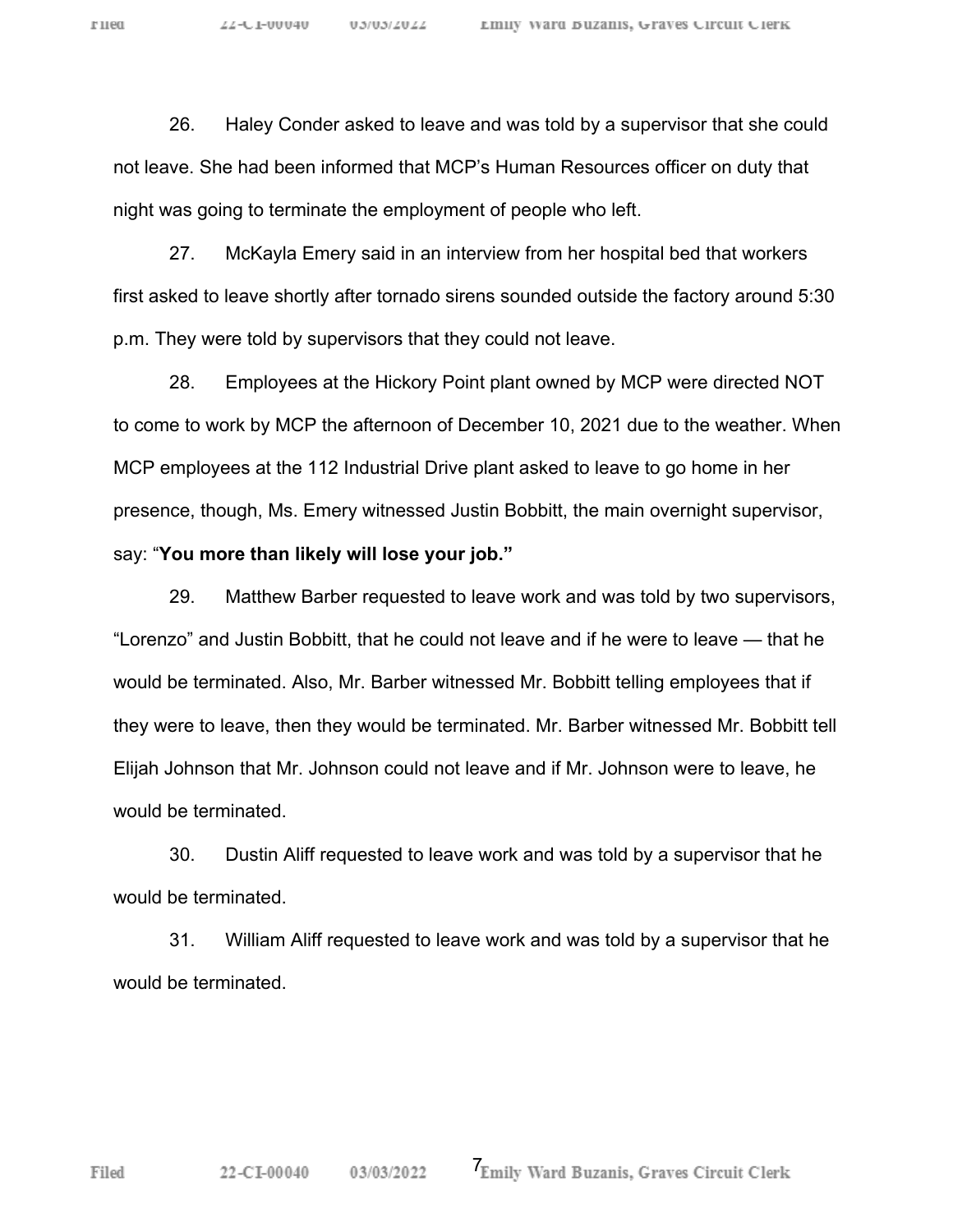32. Matthew Rilee Valiant requested to leave work and was told by Lorenzo, his supervisor, that if he left, he would be terminated. He also witnessed Lorenzo stating in general that if anybody left, they would be terminated on the spot.

33. John Lawson had just relocated to Mayfield from Reno, Nevada, in order to be closer to his grandchildren. He had worked at the factory in quality control for one week prior to December 10, 2021. After supervisors barred employees from leaving, he voiced concerns that workers should be allowed to leave and noted that if this severe weather event were forecast in Nevada, the company would have shut down simply to avoid liability in the event of a mass casualty event. In response, female supervisor Jennifer J. laughed and said, "Welcome to Kentucky." According to GPS on a device belonging to Mr. Lawson, he still would have had 13 minutes after her comment to get clear of the path of the tornado and before the factory was twisted and smashed with all 110 employees on duty affected. The destruction caused by the tornado buried Mr. Lawson in rubble. It took three to four hours for emergency personnel and others to dig him out as he lay adjacent to a deceased victim.

#### *MCP Commences a False-Light Cover-up Scheme*

34. Elijah Johnson stated in an NBC interview (which was reported by Deon J. Hampton as published on December 13, 2021, at 3:57 p.m. EST and updated on December 14, 2021) that he had been working in the back of the building when several employees wanting to head home walked in to speak with supervisors. He joined in on the request. "I asked to leave, and they told me I'd be fired," Johnson said. "Even with the weather like this, you're still going to fire me?" he asked. "Yes," a manager responded, Johnson told NBC News. Johnson said managers went so far as to take a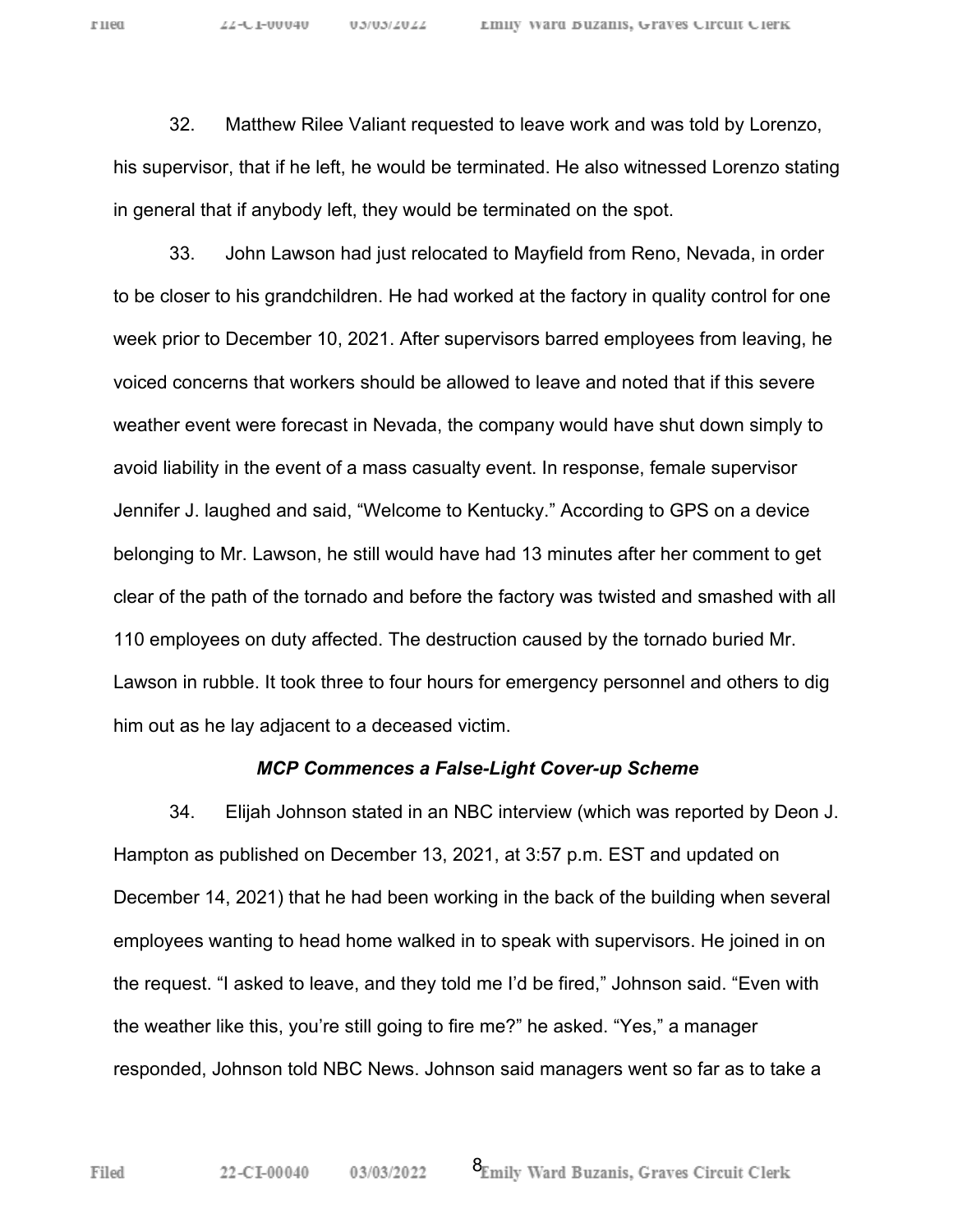roll call in hopes of finding out who had left work, so that they could terminate them as promised.

35. Haley Conder gave a telephonic interview to the Associated Press (which is reported by Bruce Schreiner as published on December 15, 2021, at 6:37 a.m. ET) and stated therein that a supervisor threatened her with written disciplinary action if she went home early because storms were approaching. "They (the company) had from 6 o'clock to 9 o'clock to allow us to go home, to tell us really what was going on and that we needed to prepare ourselves for the worst," Conder told The Associated Press in a phone interview. "It was nothing like that. Not one supervisor told us what was really going on."

36. McKayla Emery stated in an interview (which is in the report by Deon J. Hampton published on December 13, 2021, at 3:57 p.m. EST and updated on December 14, 2021), "Supervisors and team leaders told employees that leaving would probably jeopardize their jobs, the employees said." "If you leave, you're more than likely to be fired," Emery said she overheard managers tell four workers standing near her who wanted to leave. "I heard that with my own ears."

37. Robert (Bob) Ferguson, a former partner at global public-relations behemoth Fleishman-Hillard who is the CEO and a founder of The Hawksbill Group, a business and communications consulting firm based in Washington, D.C. (hereinafter referred to as Ferguson), was deployed by MCP as its engaged spokesperson in the aftermath of the tornado and the damage caused by said tornado. In his capacity as an authorized agent of MCP, Ferguson placed the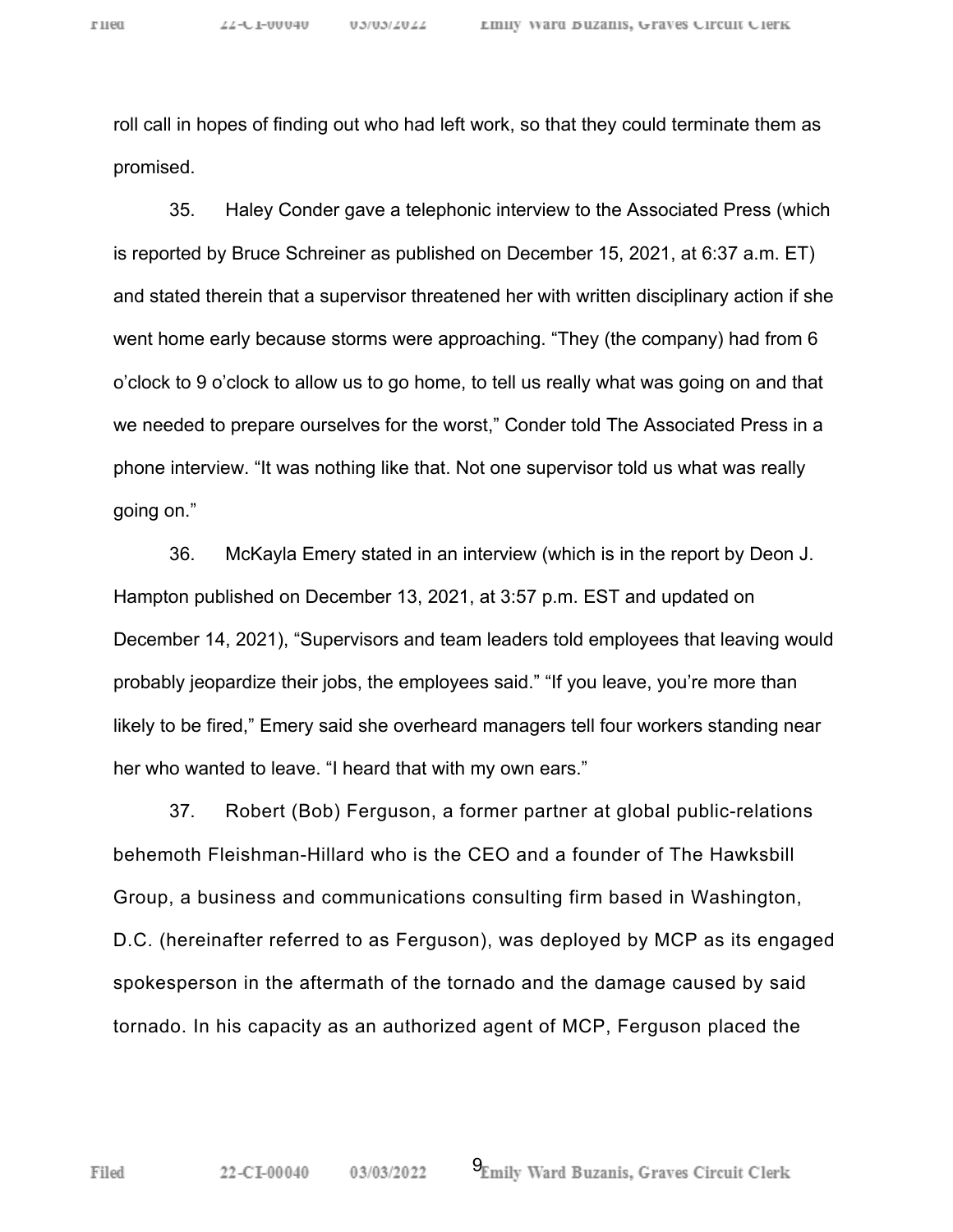character of Elijah Johnson, Haley Conder, and McKayla Emery in a false light during interviews he gave to various news organizations that were published to the public.

38. The article, titled "Ky. Candle Workers Sue Factory, Claiming They Couldn't Leave Before Deadly Tornado Employees are seeking compensation, punitive damages and legal fees" by Natasha Dado published December 17, 2021 03:10 PM, states in relevant parts the following: "Similarly, NBC News reported that at least five workers claimed supervisors told workers they would be terminated if they left the workplace early. Mayfield Consumer Products spokesman Bob Ferguson — who did not immediately return PEOPLE's request for comment about the suit — told NBC News that the allegations in its story were 'absolutely untrue.' 'We've had a policy in place since Covid began. Employees can leave any time they want to leave and they can come back the next day,' the spokesperson added."

39. Also, the article titled "Mayfield candle factory tornado survivors sue company, allege 'flagrant indifference'" by Ben Tobin of the Louisville Courier-Journal, published at 7:02 a.m. ET on Dec. 16, 2021, and updated at 12:13 p.m. ET on Dec. 17, 2021, states in relevant parts the following:

Ferguson has repeatedly denied claims about Mayfield Consumer Products threatening employees and refusing to let them leave, calling them "incredibly false." "Employees can go home at any time without any penalty," Ferguson previously told The Courier Journal. "Since COVID has made it so difficult to find employees, we have mended our practices. "If someone comes to work, and three hours into the shift, they say 'I want to go home,' they're free to go home without penalties, and they can come back to work the next day and start."

40. The article titled "Attorney claims 'smoking gun' as Mayfield factory workers consider lawsuit" by Jared Bennett of the Kentucky Center for Investigative Reporting published on Dec. 15, 2021, in relevant parts states: "Bob Ferguson of the

Filed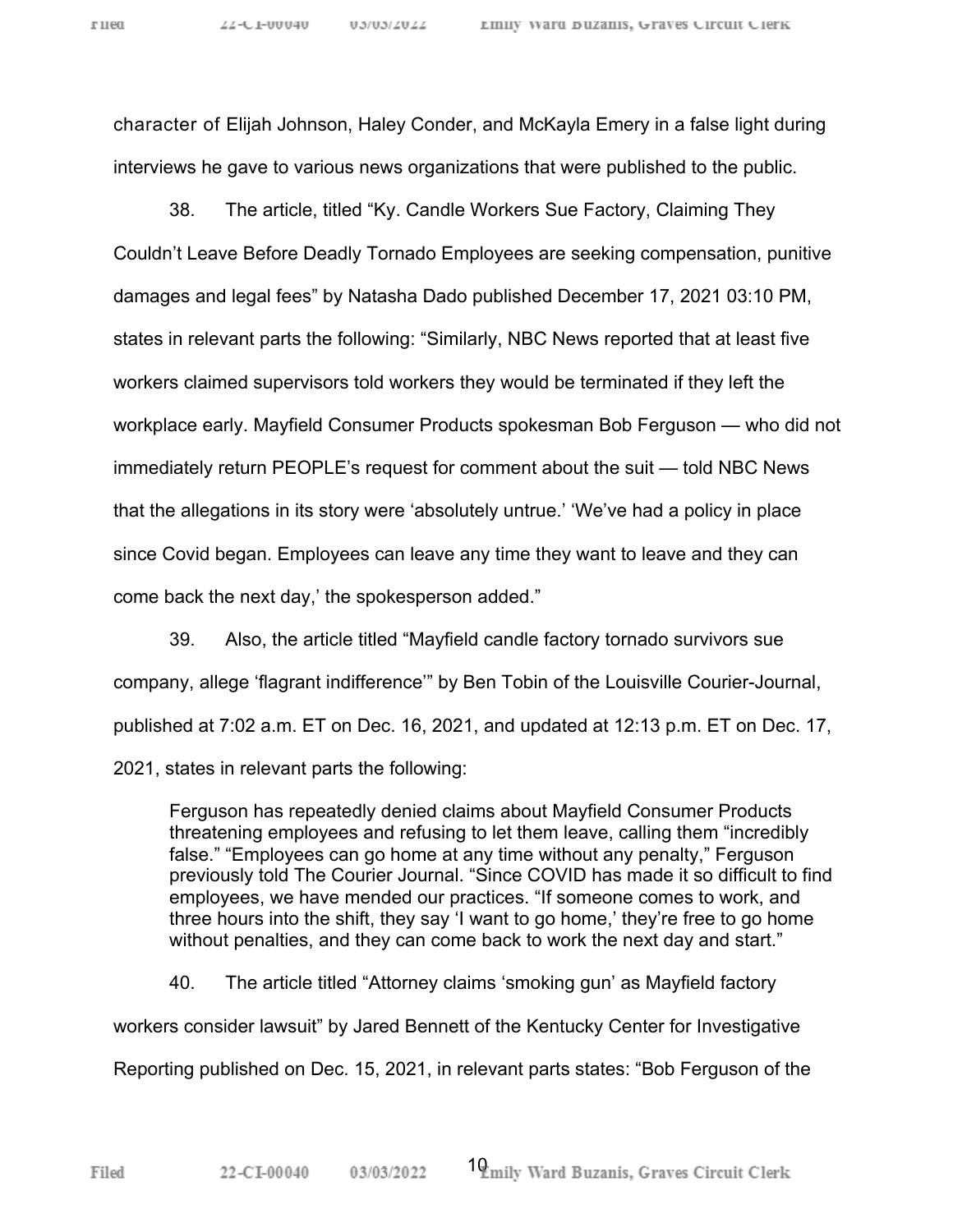Hawksbill Group, the Washington D.C. based public relations firm representing the company, said earlier this week that any reports that employees weren't free to leave was 'baloney.' Reached by phone Tuesday, Ferguson said he stands by that statement."

#### *MCP Defames its Honest Employees' Character using the Mass Media*

41. Elijah Johnson stated in the NBC interview (which is reported in the media report by Deon J. Hampton, published on December 13, 2021, at 3:57 p.m. EST and updated on December 14, 2021) that he was working in the back of the building when several employees wanting to head home walked in to speak with supervisors. He joined in on the request. "I asked to leave and they told me I'd be fired," Johnson said. "Even with the weather like this, you're still going to fire me?" he asked. "Yes," a manager responded, Johnson told NBC News. Johnson said managers went so far as to take a roll call in hopes of finding out who had left work, so that they could terminate them.

42. Haley Conder spoke directly with the Associated Press (which is reported by Bruce Schreiner, published on December 15, 2021, at 6:37 a.m. ET) and stated therein that a supervisor threatened her with written disciplinary action if she went home early because storms were approaching, according to the Schreiner report: "They (the company) had from 6 o'clock to 9 o'clock to allow us to go home, to tell us really what was going on and that we needed to prepare ourselves for the worst," Conder told The Associated Press in a phone interview. "It was nothing like that. Not one supervisor told us what was really going on."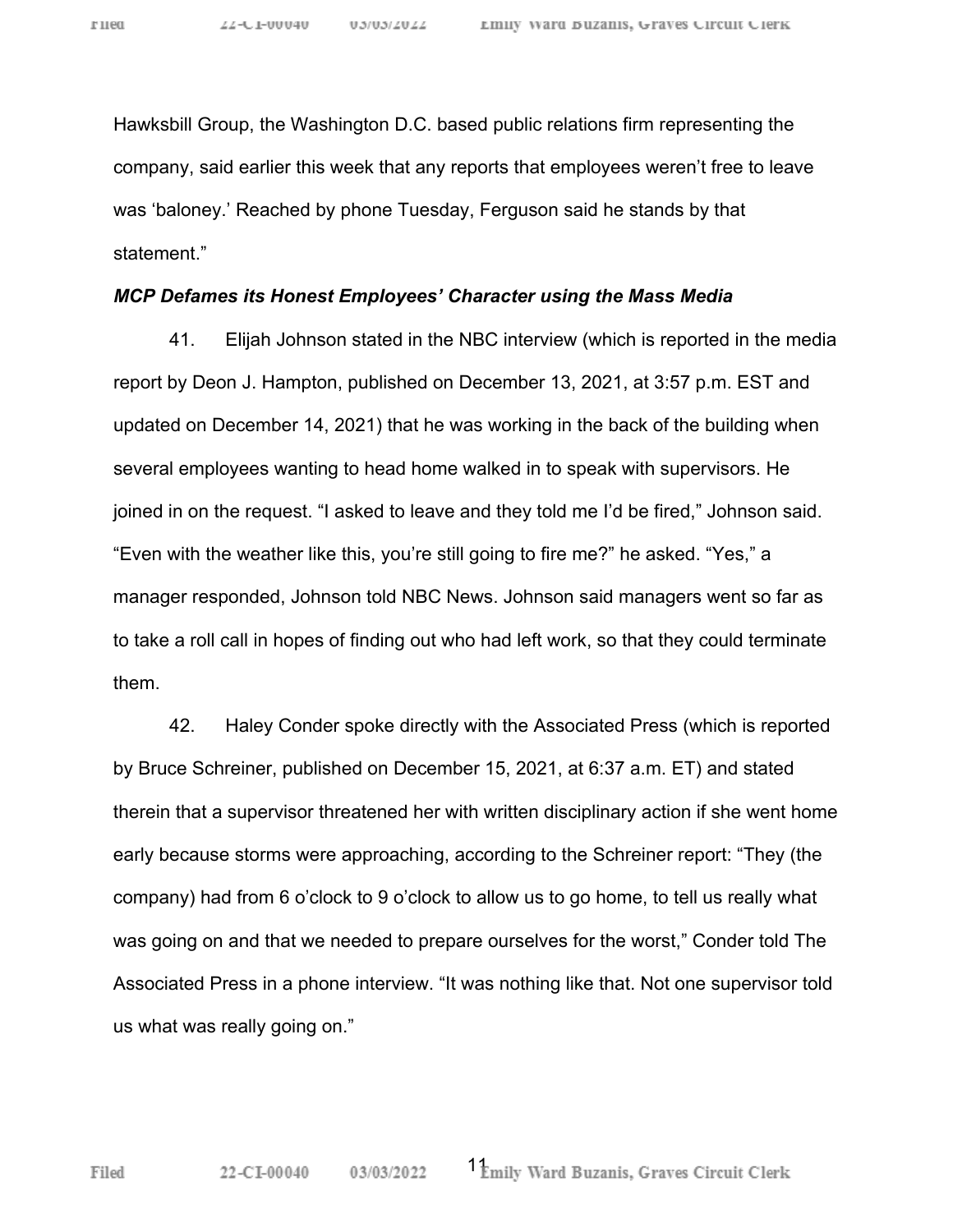43. McKayla Emery stated in an interview (which is reported in the televised and printed NBC report by Deon J. Hampton, published on December 13, 2021, at 3:57 p.m. EST and updated on December 14, 2021), "Supervisors and team leaders told employees that leaving would probably jeopardize their jobs, the employees said." "If you leave, you're more than likely to be fired," Emery said she overheard managers tell four workers standing near her who wanted to leave. "I heard that with my own ears."

44. Ferguson, engaged by MCP to be its spokesperson and in his capacity as an authorized agent of MCP, defamed the character of Elijah Johnson, Haley Conder, and McKayla Emery during interviews he gave to various news organizations that were published to the public.

45. The *People Magazine* article titled "Ky. Candle Workers Sue Factory, Claiming They Couldn't Leave Before Deadly Tornado Employees are seeking compensation, punitive damages and legal fees" by Natasha Dado, published December 17, 2021, at 3:10 PM, states in relevant parts the following: "Similarly, NBC News reported that at least five workers claimed supervisors told workers they would be terminated if they left the workplace early. Mayfield Consumer Products spokesman Bob Ferguson — who did not immediately return PEOPLE's request for comment about the suit — told NBC News that the allegations in its story were "absolutely untrue." "We've had a policy in place since Covid began. Employees can leave any time they want to leave and they can come back the next day," the spokesperson added."

46. Also, the article titled "Mayfield candle factory tornado survivors sue company, allege 'flagrant indifference'" by Ben Tobin of the Louisville Courier Journal,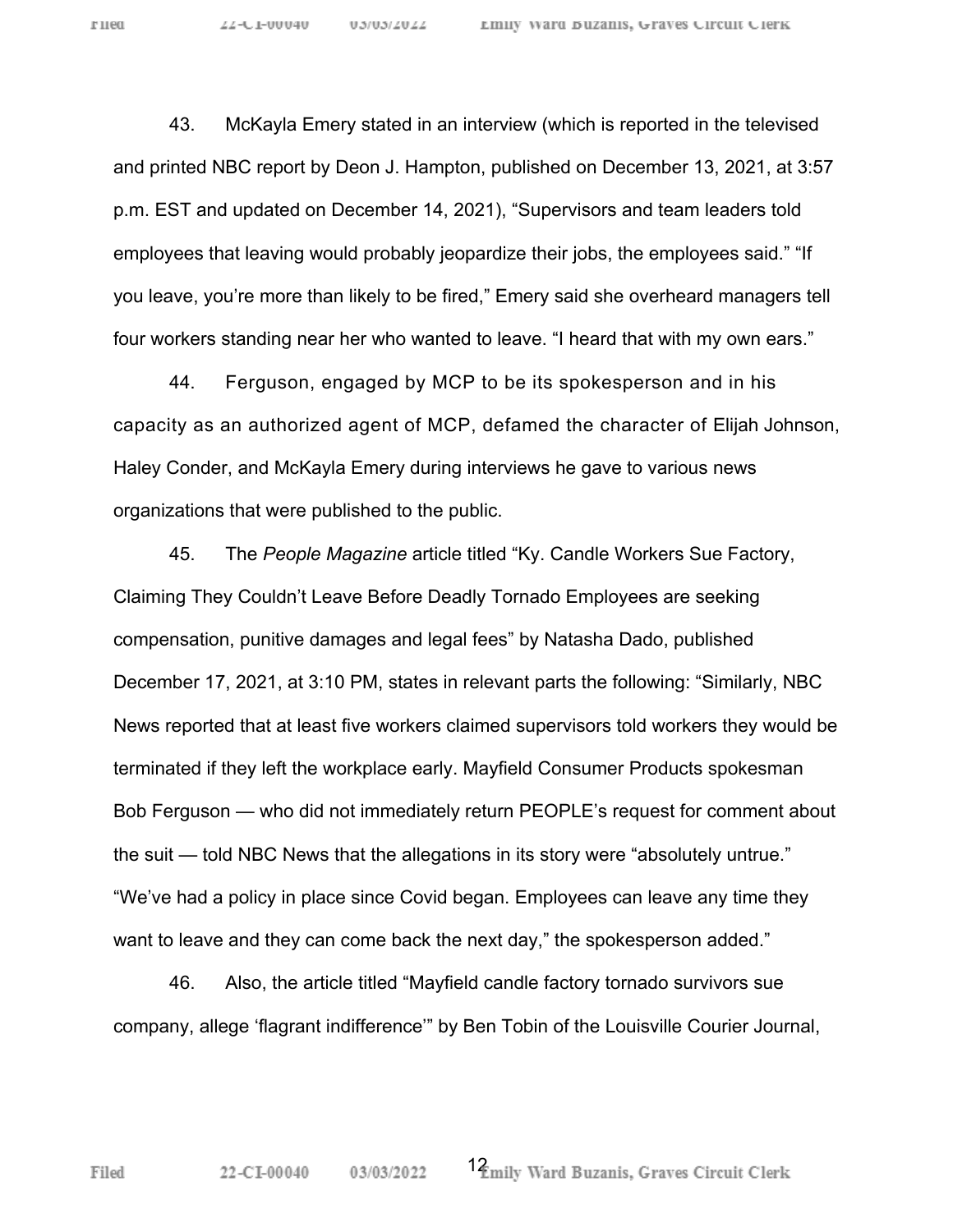as published at 7:02 a.m. ET Dec. 16, 2021, and updated at 12:13 p.m. ET Dec. 17,

2021, states in relevant parts the following:

Ferguson has repeatedly denied claims about Mayfield Consumer Products threatening employees and refusing to let them leave, calling them "incredibly false." "Employees can go home at any time without any penalty," Ferguson previously told The Courier Journal. "Since COVID has made it so difficult to find employees, we have mended our practices. "If someone comes to work, and three hours into the shift, they say 'I want to go home,' they're free to go home without penalties, and they can come back to work the next day and start."

47. The article titled "Attorney claims 'smoking gun' as Mayfield factory

workers consider lawsuit" by Jared Bennett of the Kentucky Center for Investigative

Reporting published on Dec. 15, 2021, in relevant parts states the following: "Bob

Ferguson of the Hawksbill Group, the Washington D.C. based public relations firm

representing the company, said earlier this week that any reports that employees

weren't free to leave was 'baloney.' Reached by phone Tuesday, Ferguson said he

stands by that statement."

### *MCP Refuses to Correct False Statements and Continues Global Onslaught*

48. Still recovering from the injuries arising from having been trapped under tornado rubble at his workplace, Plaintiff Johnson grew appalled by the words and actions attributed to his employer through its agent, the D.C.-based Ferguson, in global media outlets.

49. Mr. Johnson sought counsel in Washington, D.C. to address Ferguson and subsequently retained counsel in Kentucky to resolve the false statements.

50. On December 15, 2021, The Courier-Journal's Ben Tobin reported on the mortifying impasse caused by Defendant: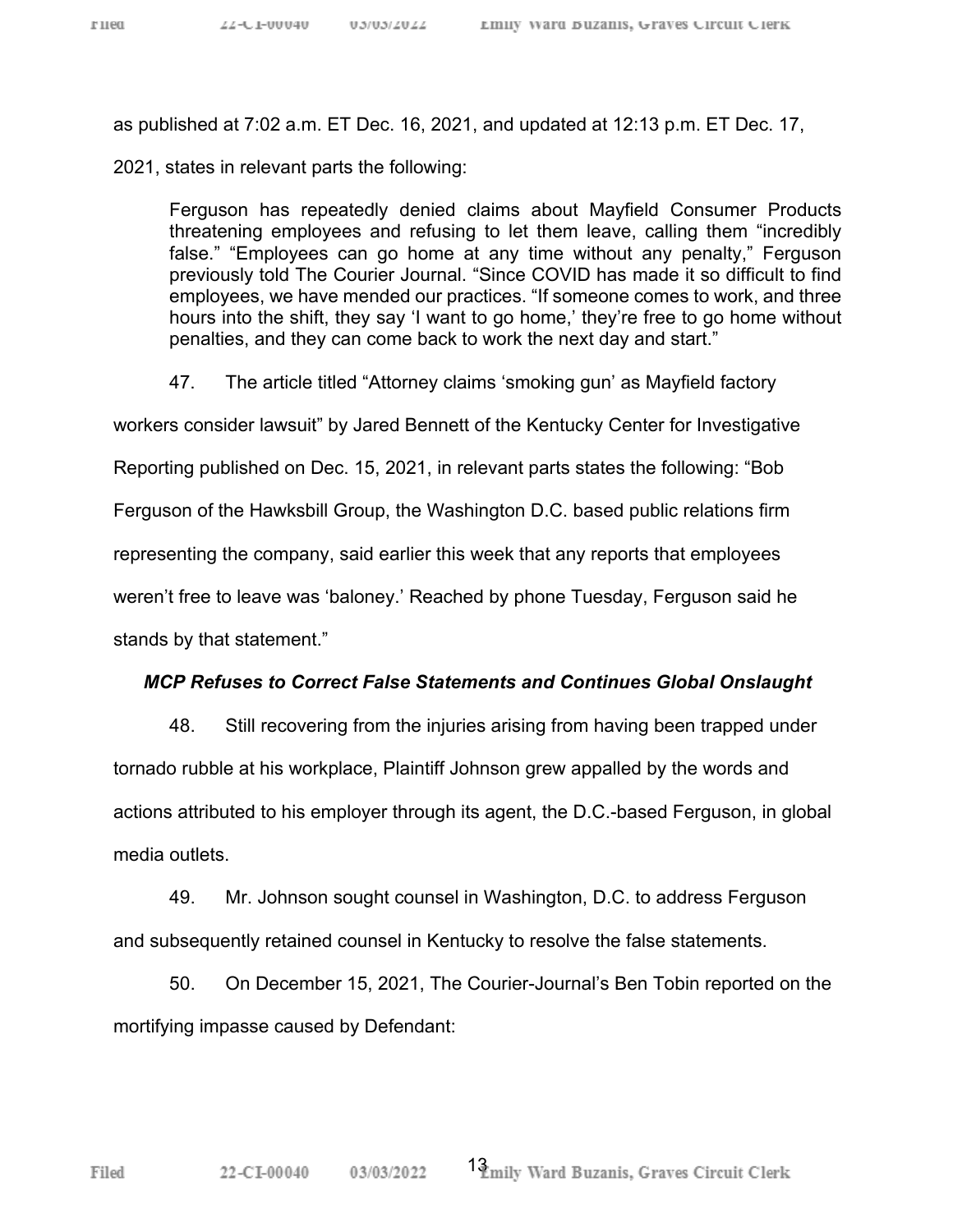The only client [Counsel to Johnson] Jones identified is 20-year-old Elijah Johnson. The others, he said, "are not being identified by name because of realtime reprisals that already have begun."

Jones said he has sent Mayfield Consumer Products, its CEO Troy Propes and its spokesperson Bob Ferguson a "cease-and-desist" to stop claiming that candle factory employees could have left at any point and that their jobs were not threatened for leaving before the tornado demolished the factory.

Jones said he was giving the company until 5 p.m. Wednesday to comply and retract its statements. He provided an email to The Courier Journal sent to info@hawksbillgroup.com — the email address for The Hawksbill Group, a consulting firm for which Ferguson is CEO — that was sent at 11:50 p.m. Tuesday.

Jones said he tried to call Ferguson on Wednesday morning.

Ferguson told The Courier Journal on Wednesday morning the company has not received a cease-and-desist request or any notice of pending litigation. Asked if he stands by his earlier comments to The Courier Journal that employees' claims of being threatened over leaving the candle factory were "incredibly false," he said "of course."

51. Thus, MCP refused to retract its false and defamatory statements when

given the opportunity to do so prior to institution of legal proceedings.

#### *Sued in Court, MCP Temporarily Ceases Defamation*

52. After the 5 p.m. December 15 deadline passed amid the reported

intransigence by MCP, and with no direct acknowledgement of Mr. Johnson's demand

by it, Mr. Johnson filed suit around 7:30 p.m. Central Daylight Time on Wednesday

December 15, 2021.

53. On December 16, 2021, after being notified of the lawsuit, MCP

temporarily re-directed its media narrative — from attacking its employees who had told

the truth to spinning the supervisors' trapping of MCP's employees as a "heroic"

sheltering effort.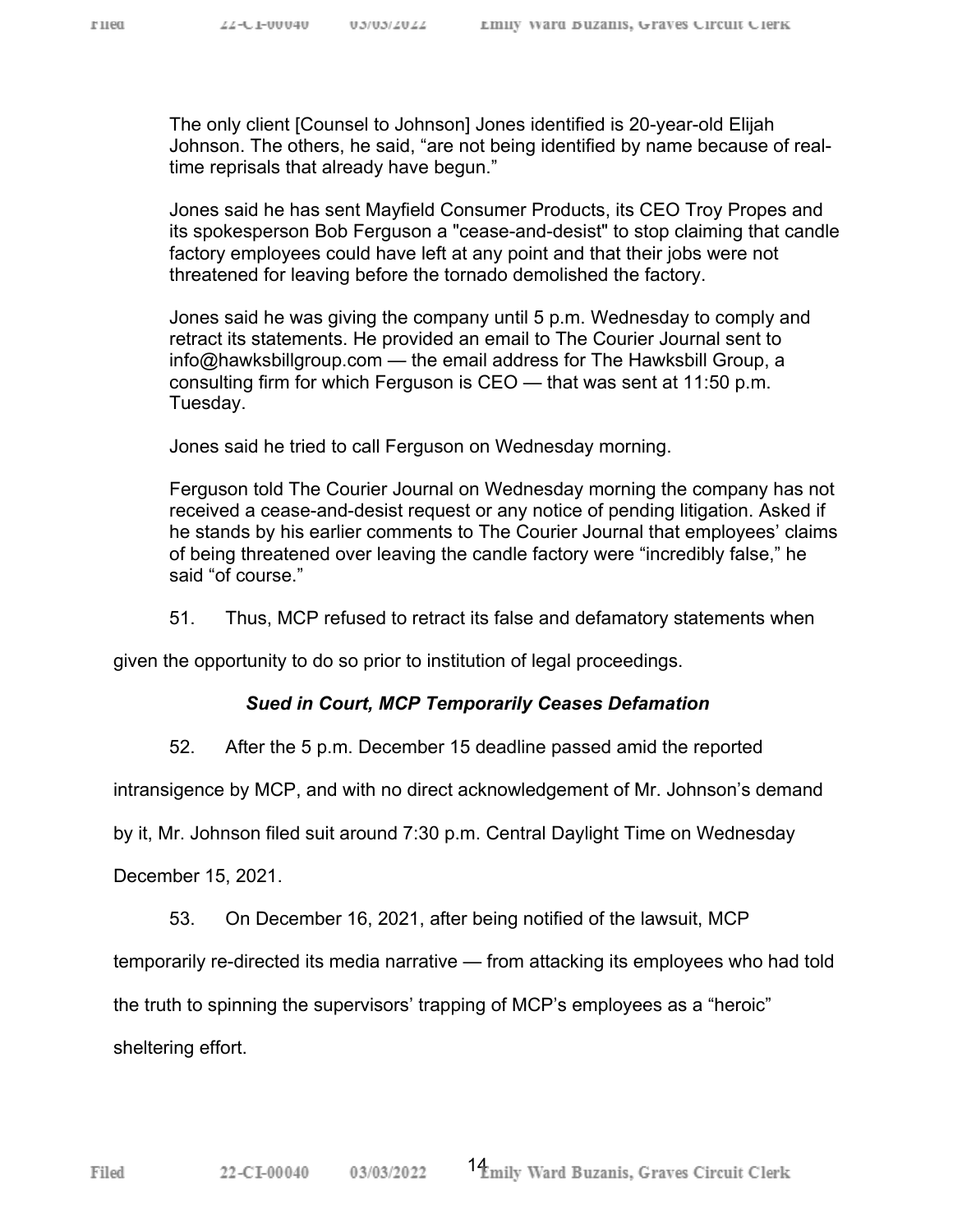54. Louisville news outlet 89.3 WFPL reported from the Kentucky Center for

Investigative Reporting that day as follows:

An employee of the Mayfield candle factory who survived the building's collapse during last week's tornado has filed a lawsuit claiming the company did not adequately protect them during the storm.

Eight people died when the storm hit; there were 110 people inside the building.

The lawsuit was filed in Graves Circuit Court on behalf of Elijah Johnson and other "similarly situated" employees of Mayfield Consumer Products. The suit claims the company refused to let its employees leave the factory Friday night, even though the factory had "at least 3 hours' notice of the danger" the severe weather could bring.

[...] Bob Ferguson, a spokesperson for Mayfield Consumer Products, could not be immediately reached for comment. Ferguson said this week that employees were free to leave without retribution.

Amos Jones, a Washington, D.C. based attorney working with [Kentucky counsel of record William] Davis on the case, said they decided to file the lawsuit after the company retained a public relations firm to deny the claims of surviving employees.

"It's not even spin, it's a cover up," Jones said Thursday. Jones issued a press release this week claiming a "smoking gun": he later told KyCIR that an employee had a recording backing up the claims they faced firing if they left. But there are no details about the evidence or allegations in the lawsuit beyond those cited in news stories.

[...] On Tuesday, Mayfield Consumer Products CEO Troy Propes announced in a statement that the company had hired experts to investigate how managers handled the storm.

"We're confident that our team leaders acted entirely appropriately and were, in fact, heroic in their efforts to shelter our employees," the statement said.

#### *MCP Falsely Tells NBC that Johnson was Never at Work during Tornado*

55. On or about Friday, December 17, NBC News reporter Deon J. Hampton,

who had published widely over the week on Mr. Johnson's account of this harrowing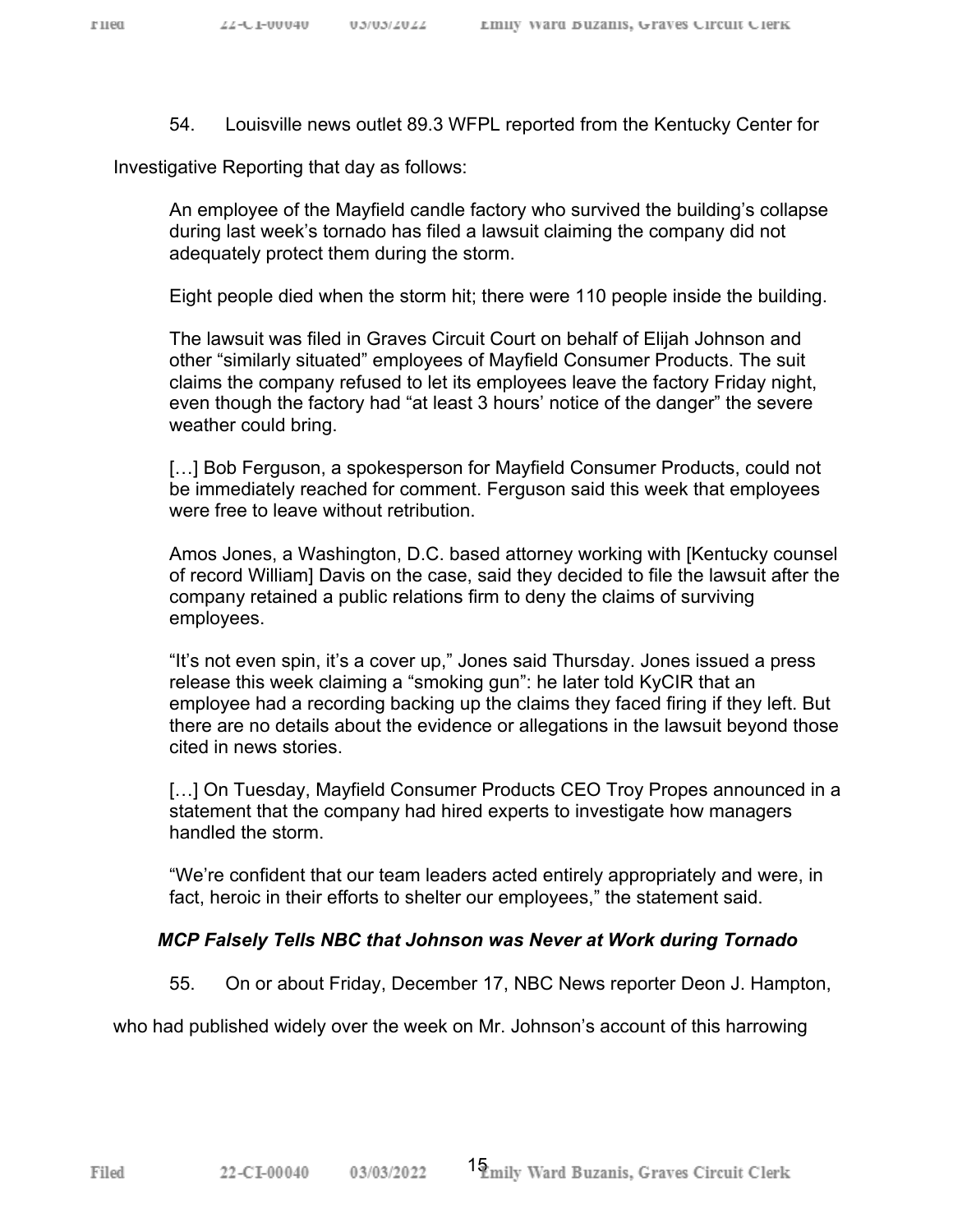ordeal inside MCP's workplace before, during, and after the tornado, telephoned Mr. Johnson and invited him to "come clean" if what MCP had just told him were true.

56. Mr. Johnson replied, "What did MCP say?"

57. Mr. Hampton informed Mr. Johnson that NBC had just been threatened with a defamation lawsuit against it by MCP. MCP's purported basis for this claim was NBC's reporting of anything Mr. Johnson had said about the tornado at the MCP candle factory because, according to MCP in its grievance conveyed to Hampton and his superiors in the storied news organization, Mr. Johnson had never been at work at MCP's factory on the night the high-end EF4 tornado struck and destroyed the building, and (as *in fact known by MCP when it attacked NBC*) had trapped Mr. Johnson under its rubble for hours, and causing Mr. Johnson's need to be transported to and treated in the hospital well into the morning of Saturday December 11, 2021.

58. MCP sought to decapitate this class action hours after it was filed by going after, but as stated *supra* in the December 15 Courier-Journal publication: "[t]he only client Jones identified[, was] 20-year-old Elijah Johnson. The others, he said, 'are not being identified by name because of real-time reprisals that already have begun.'"

59. MCP's defamatory, false-light offensive failed, as numerous other ingood-standing employees of it who had witnessed Mr. Johnson's plea in real time prior to the tornado (and/or who themselves had reported the same warning from some of the same managers) immediately came forward to contact and to retain the counsel seeking remedies in this action.

60. Upon information and belief, MCP as late as Tuesday December 21, 2021 – Christmas Week, and with a state investigation into its safety practices announced as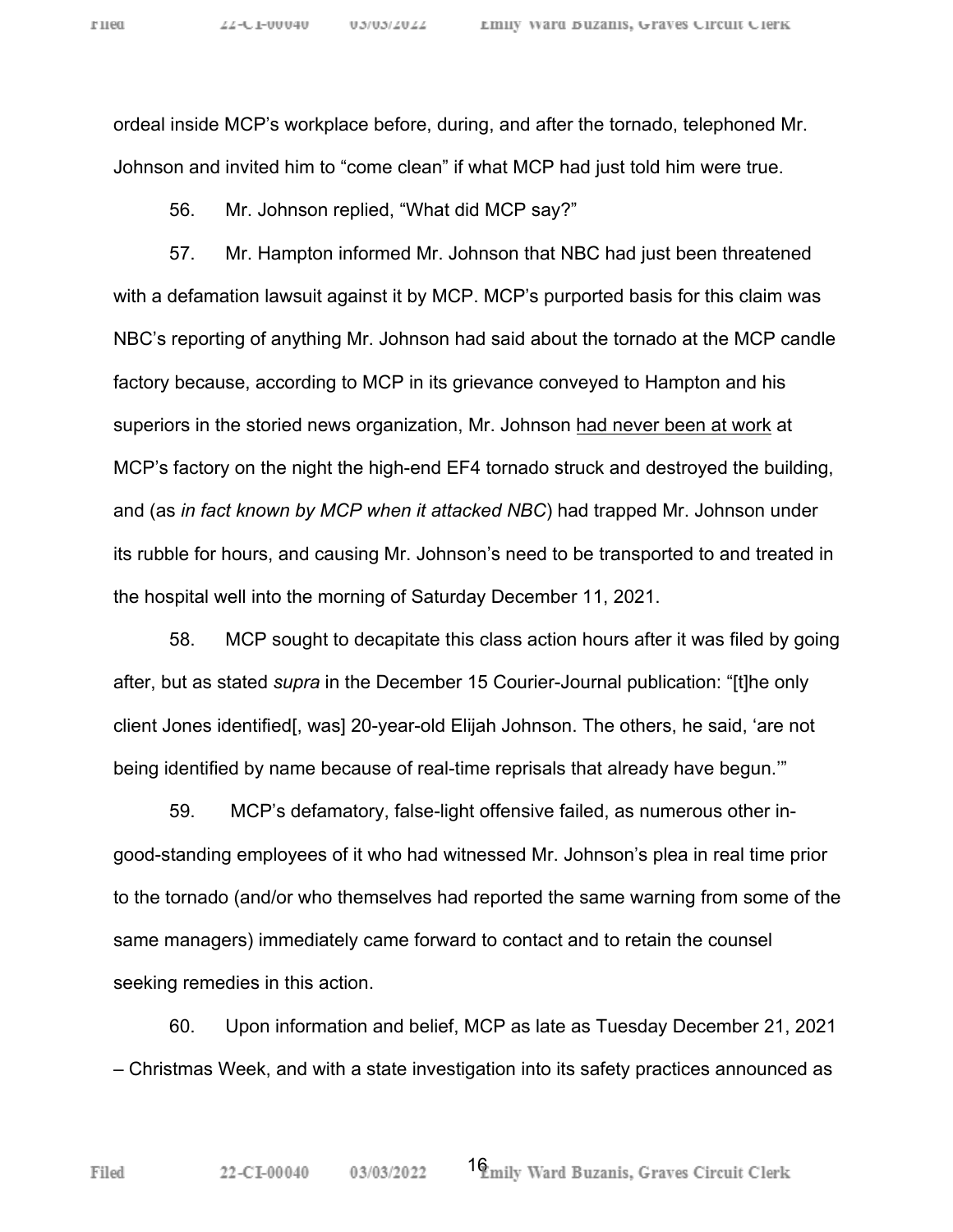under way by Kentucky Governor Andy Beshear — had gone back to its slash-andburn-employees/survivors public misconduct, according to the insurance trade publication *NU Property Casualty 360*, which reported at 4 a.m. that day under the headline "Candle factory hit by tornado facing workplace hazards lawsuit/The employees allege the company required them to stay at work or face discipline, despite warnings that dangerous weather was approaching:" "Mayfield Consumer Products spokesman Bob Ferguson, who works for a public relations firm, denied that employees were stuck at the plant or faced" discipline.

### *MCP did not train these named plaintiffs in emergency safety protocols and only had one hallway, one men's restroom, and one women's restroom for its 110 employees to shelter in during the tornado and no indoor emergency alarm system.*

61. Ferguson, engaged by MCP to be its spokesperson and in his capacity as an authorized agent of MCP, told the Associated Press in a published report the following: "Many of the employees were gathered in the tornado shelter and after the storm was over they left the plant and went to their homes."

62. MCP did not train these named plaintiffs in emergency safety protocols and only had one hallway, one men's restroom and one women's restroom for its 110 employees to shelter in during the tornado.

63. Mark Saxton, 37, who worked at the facility as a forklift operator, said the following in an NBC news interview: "The first warning came, and they just had us go in the hallway. After the warning, they had us go back to work," he said to NBC. "They never offered us to go home."

64. Haley Conder in an NBC news interview said the following: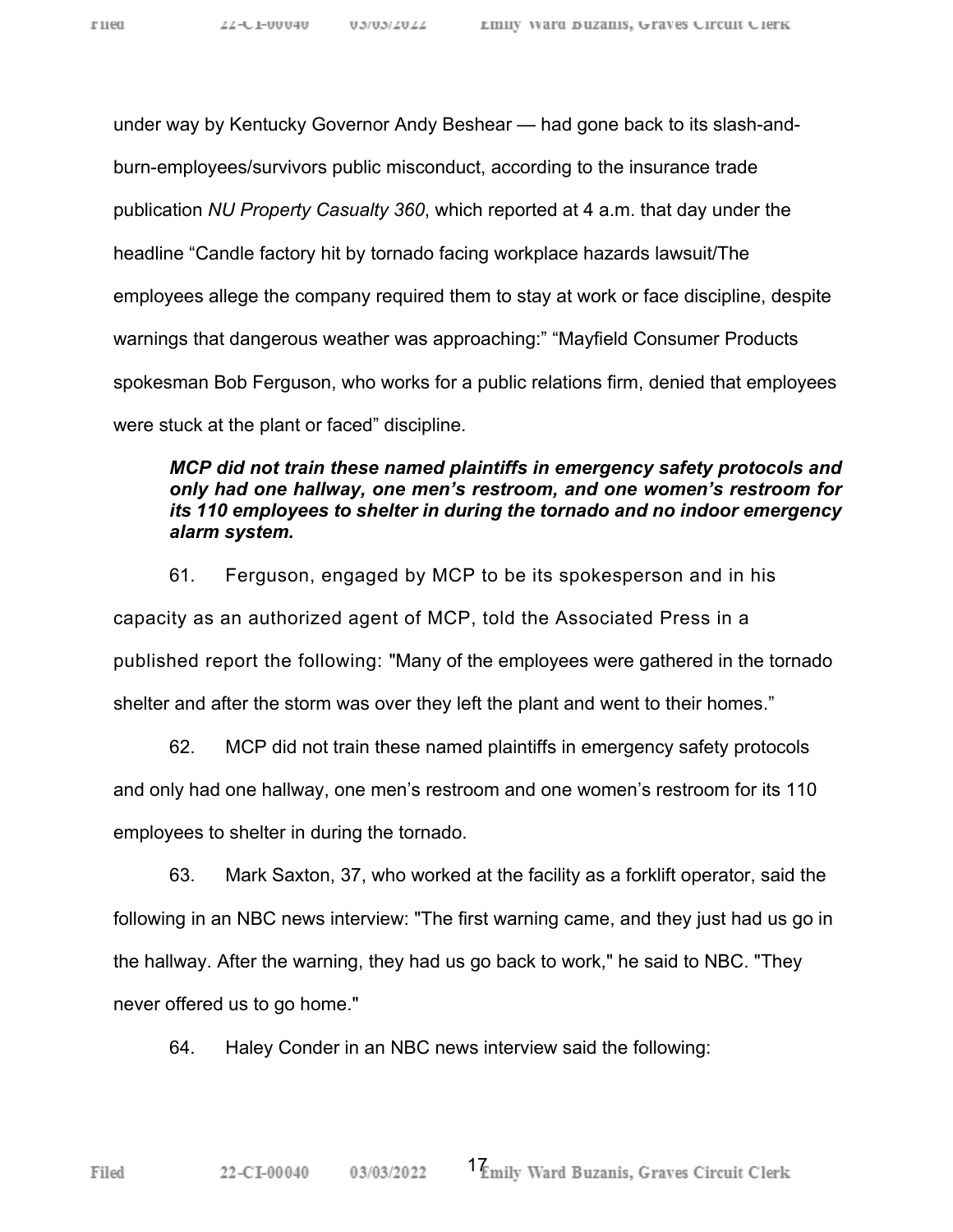After the first siren sounded, she said that workers were kept in the facility's hallways and bathrooms because shift leaders allegedly said the employees were required to stay due to safety procedures....When the second tornado siren went off at around 9 p.m. local time, Conder said she and a group of coworkers asked to leave, but were told by managers, "you can't leave" and "you have to stay here." She added, "The situation was bad. Everyone was uncomfortable."

65. Also, Conder had worked for MCP for one and half years before the tornado demolished its factory. In that time, she was never trained on safety protocols by MCP other than being told to go to the restroom during her orientation which only included a walk through the hallway leading to the restrooms and instruction to go there.

66. McKayla Emery had previously been employed by MCP off and on since 2018. She recently was employed by MCP from May 2021 to October 2021 and from November 2021 to December 2021 and was working there at the time the tornado hit MCP's factory. Her orientations by MCP did not include any training on emergency safety protocols other than telling her to go to the restrooms and the hallway.

67. Matthew Rilee Valiant worked for MCP two and one-half months and was working at MCP's factory when the tornado demolished it. In that time, he was never trained on any safety protocols.

68. William Aliff, Dustin Aliff, Matthew Barber and Mary Smith were working at MCP's factory when the tornado demolished it. Prior to the tornado demolishing said factory, they never received any training on any safety protocols by MCP.

69. Elijah Johnson was working at MCP's factory when the tornado demolished the factory while he and 109 employees were actually inside the factory. His orientation by MCP in the nine months that he was working there before the tornado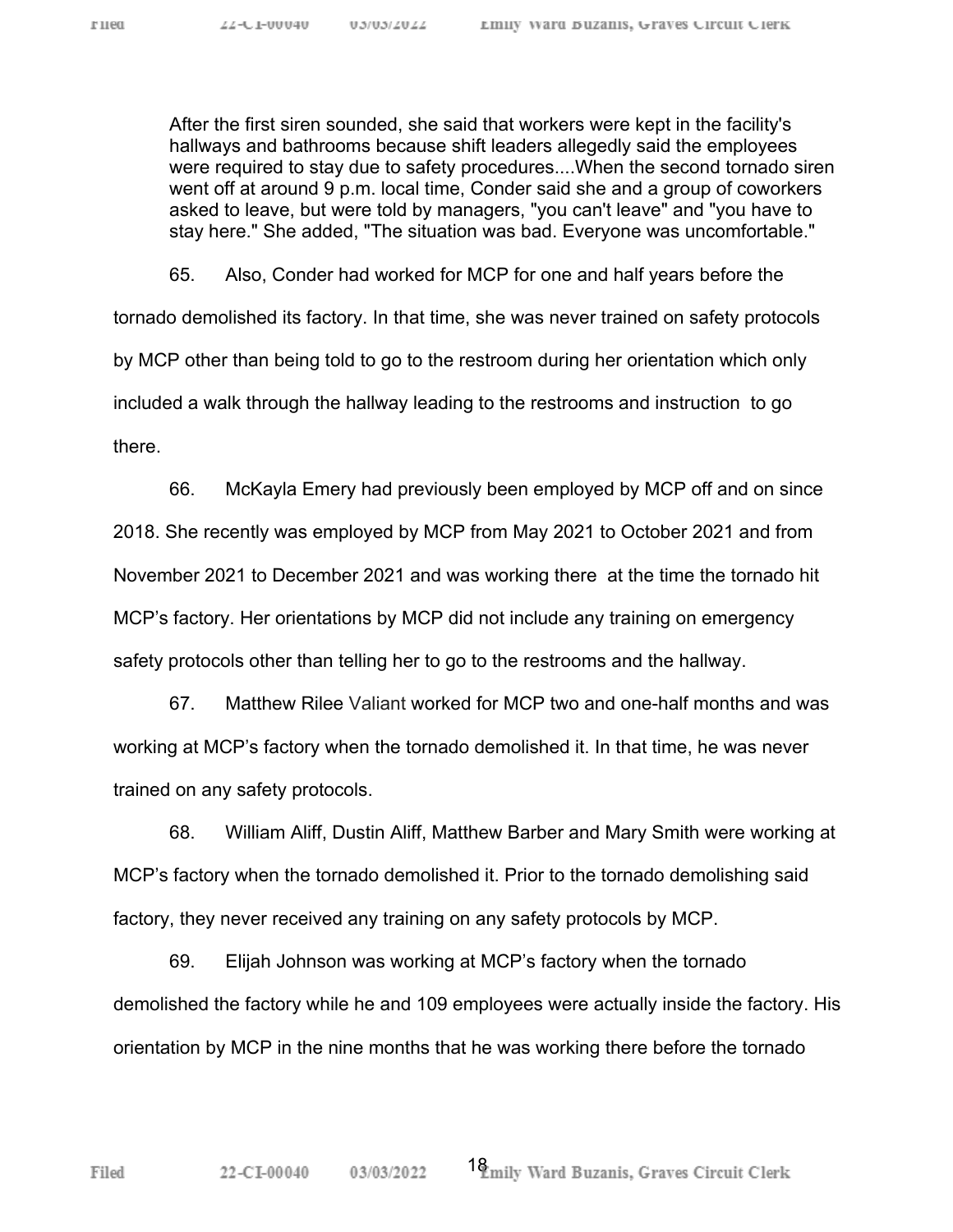Filed

demolished the factory did not include any training on emergency safety protocols other than telling him to go to the restrooms and the hallway.

70. In addition, MCP's factory did not have any emergency alarm inside the building. The only emergency alarm that was relied on by MCP's supervisors on the day of the tornado was the public emergency alarm that was going off outside of the factory.

#### **CLASS ALLEGATIONS**

71. The Plaintiff Class includes all persons similarly situated to Plaintiffs, as more fully described below, who also sustained physical, mental and/or emotional injuries and/or died as a result of the December 10, 2021 tornado striking and demolishing MCP's place of business, inclusive of any loss of consortium claims, and who have not filed a civil action and/or do not have a civil action pending in state or federal court asserting the same claims against the same defendant as asserted herein.

72. Plaintiffs seek to represent the following class of individuals or representatives:

> All persons, or representatives of estates of persons, who sustained physical, mental and/or emotional injuries or died as a result of the December 10, 2021 tornado striking Defendant's place of business and by reason of the causes of action contained in Counts I, II and III; and

All persons who have a loss of consortium claim related to persons who sustained physical, mental and/or emotional injuries or died as a result of the December 10, 2021 tornado striking Defendant's place of business and by reason of the causes of action contained in Counts I, II and III.

Excluded from the Class are those persons or representatives of estates that have filed and have pending a civil action in any state or federal court that asserts the same claims against the same defendant as asserted herein in Counts I, II and III.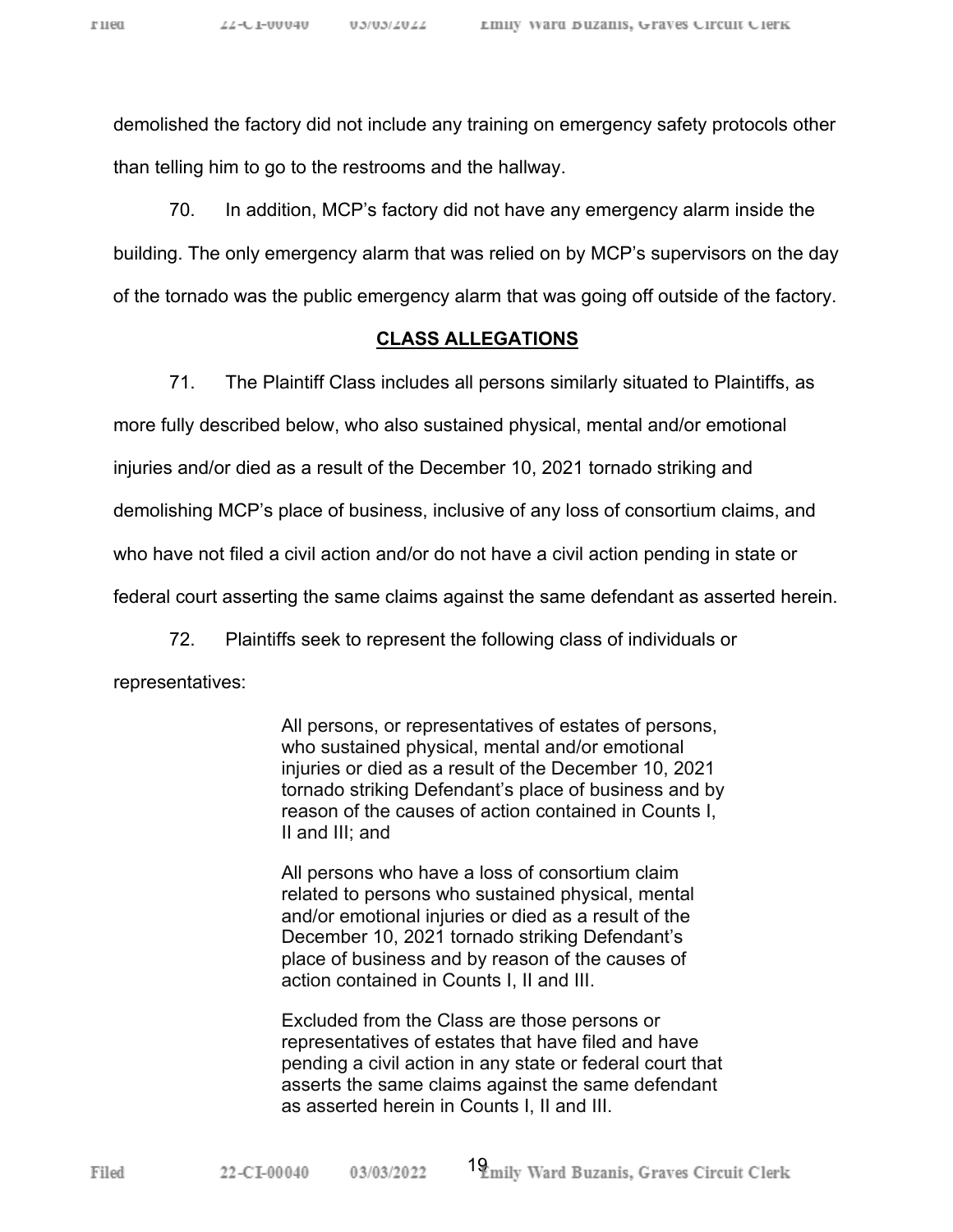73. Plaintiffs, and all others similarly situated, are entitled to have this case maintained as a class action pursuant to the Kentucky Rules of Civil Procedure.

74. The Plaintiff Class is so numerous that joinder of all persons is impracticable and inefficient.

75. There are common issues of law and fact applicable to the Plaintiff Class' claims and MCP's individual and collective liability thereunder. The same facts, the same Kentucky laws and regulations, and the same issues exist concerning MCP's individual and collective liability as described herein.

76. Resolution of the common question(s) will advance resolution of the Plaintiff Class' claims. MCP's individual and collective conduct presents common factual questions that predominate. As such, the Plaintiff Class is necessarily bound together by the common factual questions relating to whether MCP's individual and collective conduct violated Kentucky law.

77. The Plaintiff Class' claims are typical. Each putative class member experienced injuries and corresponding damages as the direct and consequential result of MCPs individual and collective actions as described herein – all together at once over the same hours in the same place under the same direct and indirect supervision. The Plaintiff Class' claims are subject to the same facts, law, and defenses.

78. The Plaintiff Class' interests are directly aligned amongst themselves and, as such, they will fairly and adequately represent and protect the interests of the Class members. Further, the Plaintiff Class has retained counsel experienced in the prosecution of class action litigation who will adequately represent the interests of the Plaintiff Class and its members. The Plaintiff Class further is unaware of any conflicts of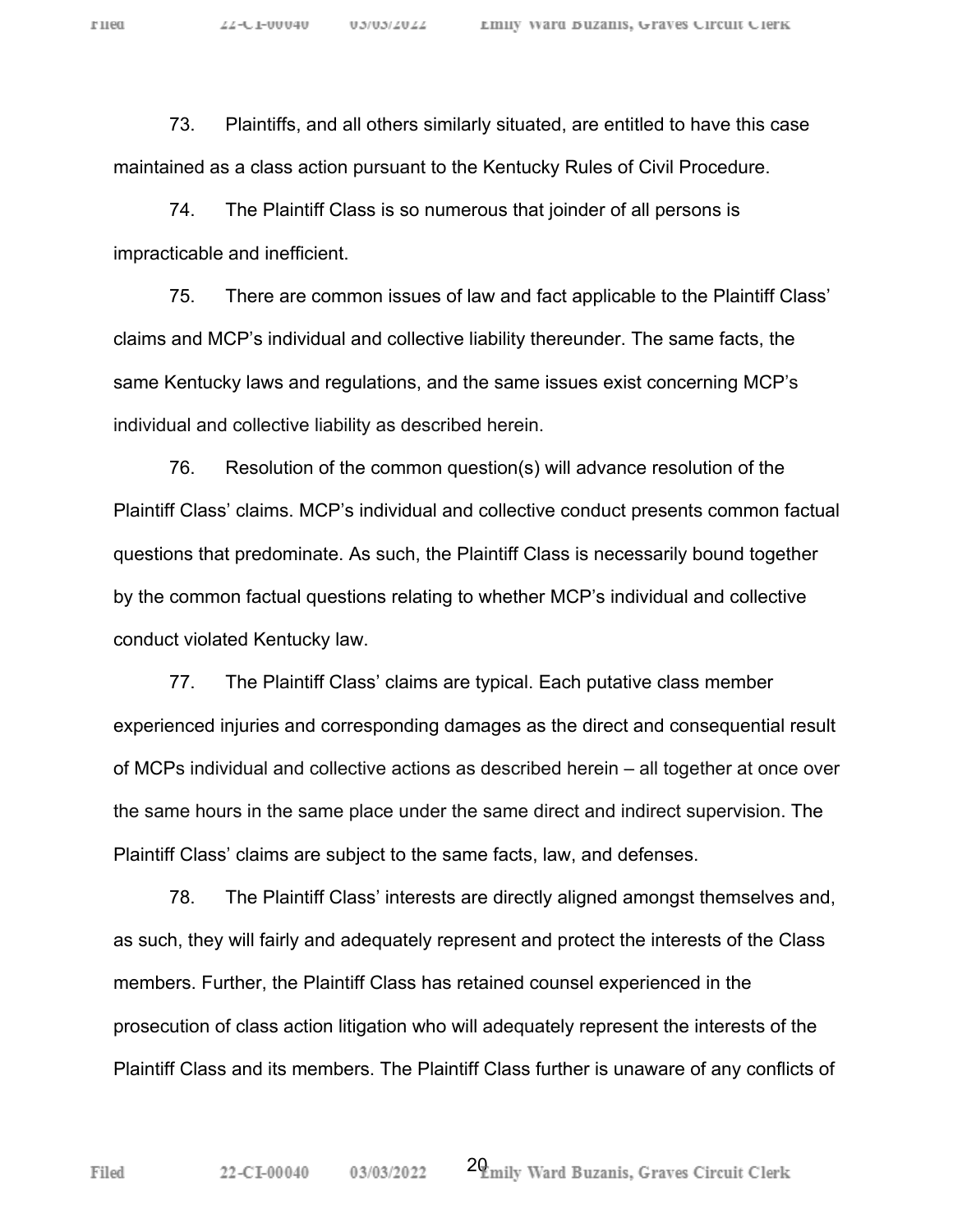interests between the Plaintiffs and the absent Plaintiff Class members.

79. The Plaintiff Class' retained counsel has, or can acquire, adequate financial resources to assure that the interests of Plaintiff Class members will be protected. Further, the Plaintiff Class representatives are knowledgeable concerning the subject matter of this action and will assist counsel in the prosecution of this litigation.

80. The prosecution of the Plaintiff Class' claims on an individual ad hoc basis would create a substantial risk of inconsistent and/or varying legal outcomes that would establish incompatible standards of conduct. Similarly, such an *ad hoc* litigation process would create a further substantial risk of a single legal outcome that would as a practical matter be dispositive of other Plaintiff Class members thereby substantially prejudicing their respective interests. Class certification would alleviate these issues and provide for an orderly and efficient resolution for all parties and the Court.

81. Finally, the Plaintiff Class' claims present common questions of law and fact that predominate over all alleged questions affecting individual class members. The same facts and the same Kentucky laws and regulations will dictate the extent and the scope of MCP's individual and collective liability to the Plaintiff Class—thus making the procedural class action mechanism the fairest and, more importantly, efficient means for timely and expeditiously resolving the Plaintiff Class' claims.

#### **COUNT I – FALSE IMPRISONMENT (ALL PLAINTIFFS)**

82. On or about December 10, 2021, Defendant, by and through its agents, representatives, employees, vendors, ostensible agents, operators, owners, members, managers, officers and/or partners, falsely imprisoned Plaintiffs.

83. As a direct and proximate result of Defendant's false imprisonment,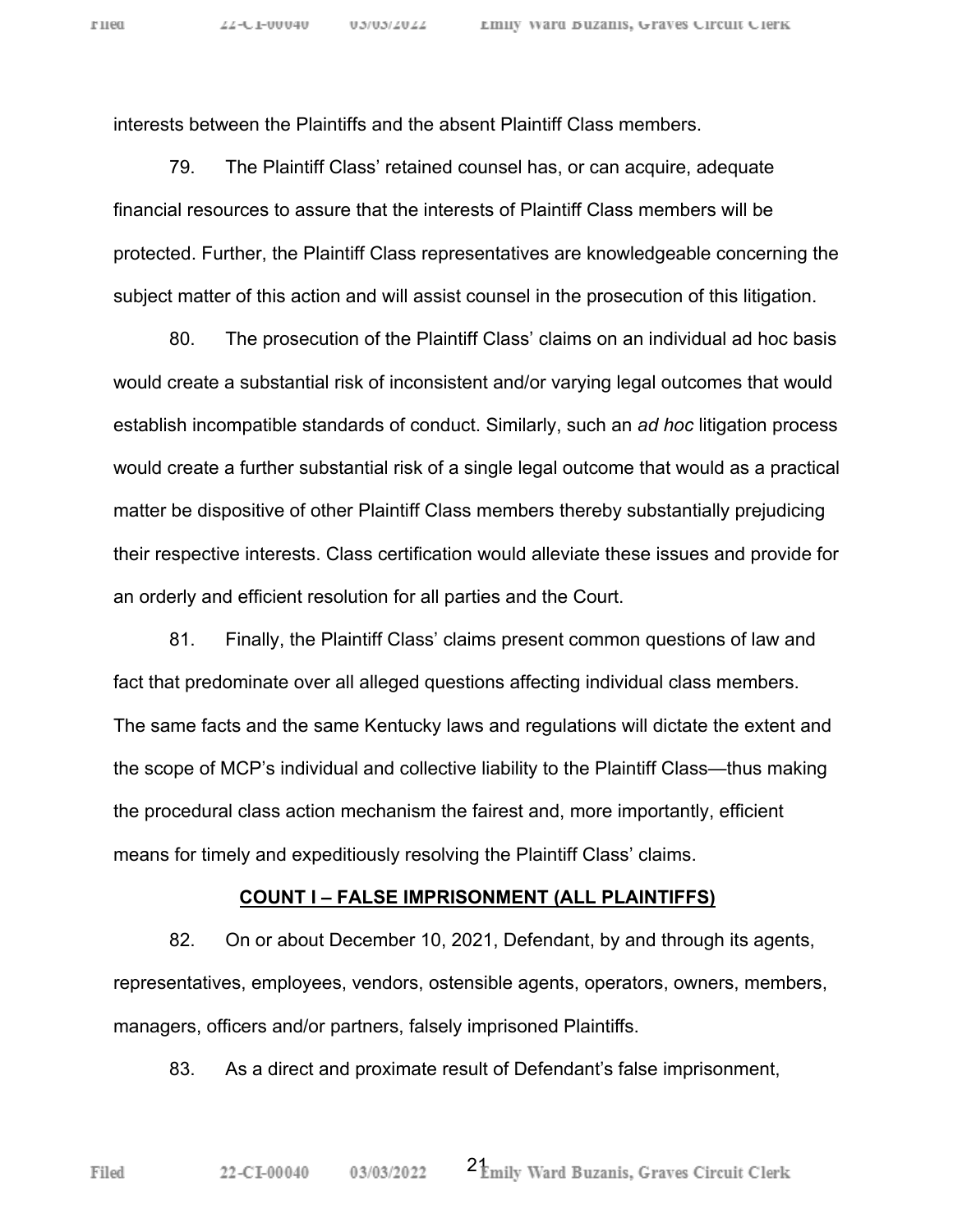Plaintiffs and the Plaintiff Class suffered physical, mental and/or emotional injuries, death and/or loss of consortium.

84. If not falsely imprisoned, Plaintiffs and Plaintiff Class would not have suffered any physical, mental and/or emotional injuries, death and/or loss of consortium because all of them would have had ample time to avoid the path of the tornado and seek and take safe shelter.

85. As a result of Defendant's actions, Plaintiffs and Plaintiff Class have endured, presently endure or will continue to endure medical expenses, lost wages, physical pain, mental suffering, mental anguish, impairment of the power to labor and earn money, destruction of the power to labor and earn money, funeral expenses, loss of consortium, increased risk of future injury and increased insurance premiums.

86. The actions, inactions, failures and omissions of Defendant as described herein constitute intentional, reckless, malicious, wanton, grossly negligent, oppressive and/or fraudulent conduct and exhibited a reckless disregard for Plaintiffs, the Plaintiff Class and others.

87. This conduct rises to a level that warrants the imposition of punitive damages pursuant to KRS 411.184 and 411.186.

#### **COUNT II – INTENTIONAL INFLICTION OF EMOTIONAL DISTRESS (ALL PLAINTIFFS)**

88. On or about December 10, 2021, Defendant, by and through its agents, representatives, employees, vendors, ostensible agents, operators, owners, members, managers, officers, shareholders and/or partners, engaged in conduct so outrageous that it offended the generally accepted societal standards of decency and morality.

89. Defendant, by and through its agents, representatives, employees,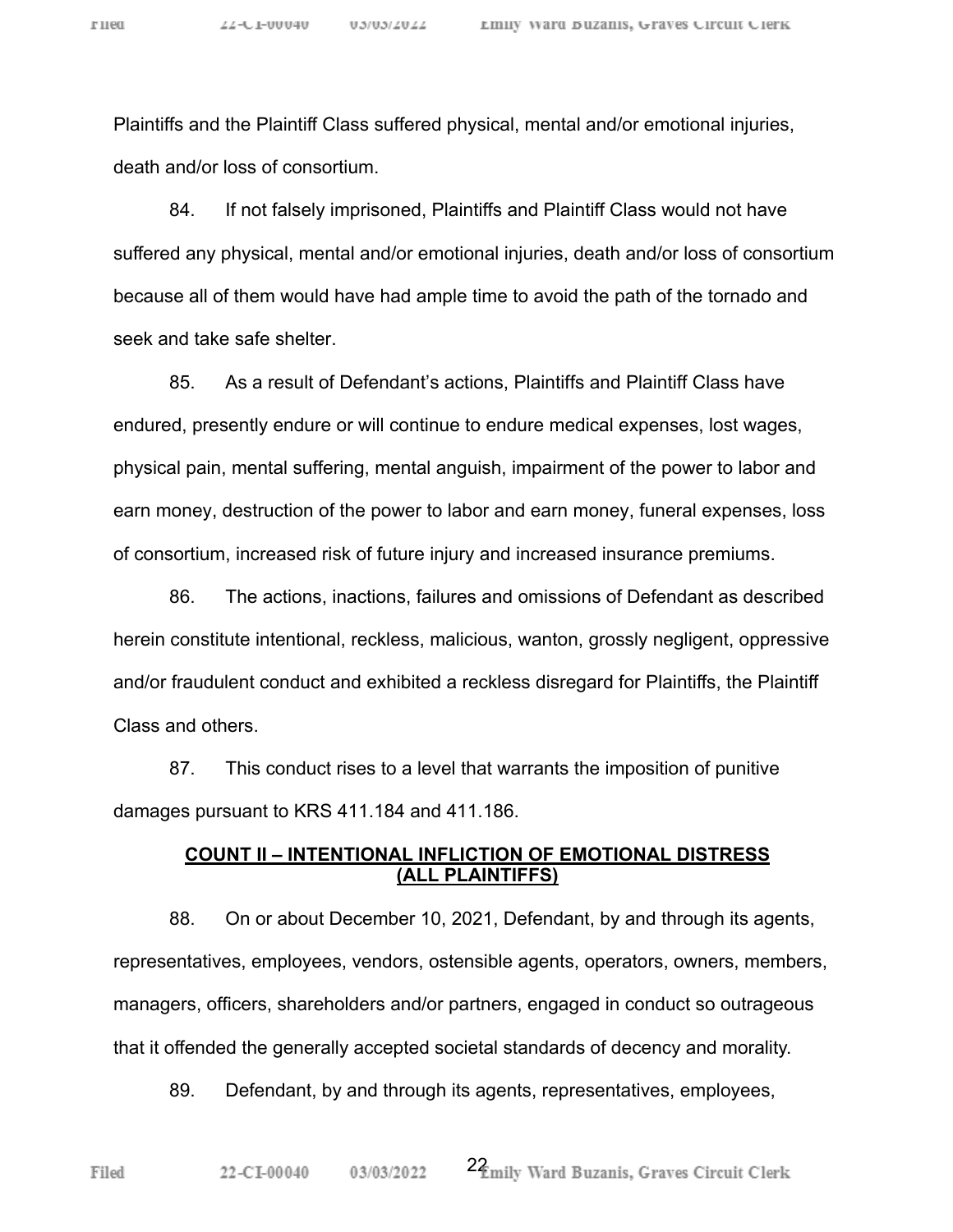ostensible agents, representatives, employees, vendors, ostensible agents, operators, owners, members, managers, officers, shareholders and/or partners, engaged in the conduct intentionally or recklessly.

90. As a direct and proximate result of Defendant's conduct, Plaintiffs and Plaintiff Class suffered physical, mental and/or emotional injuries and/or loss of consortium.

91. If Defendant had not engaged in conduct so outrageous that it offended the generally accepted societal standards of decency and morality, Plaintiffs and Plaintiff Class would not have suffered any physical, mental and/or emotional injuries, death and/or loss of consortium because all of them would have had ample time to avoid the path of the tornado and seek and take safe shelter.

92. As a result of Defendant's actions, Plaintiffs and Plaintiff Class have endured, presently endure or will continue to endure medical expenses, lost wages, physical pain, mental suffering, mental anguish, impairment of the power to labor and earn money, loss of consortium, increased risk of future injury and increased insurance premiums.

93. The actions, inactions, failures and omissions of Defendant as described herein constitute intentional, reckless, malicious, wanton, grossly negligent, oppressive and/or fraudulent conduct and exhibited a reckless disregard for Plaintiffs, the Plaintiff Class and others.

94. This conduct rises to a level that warrants the imposition of punitive damages pursuant to KRS 411.184 and 411.186.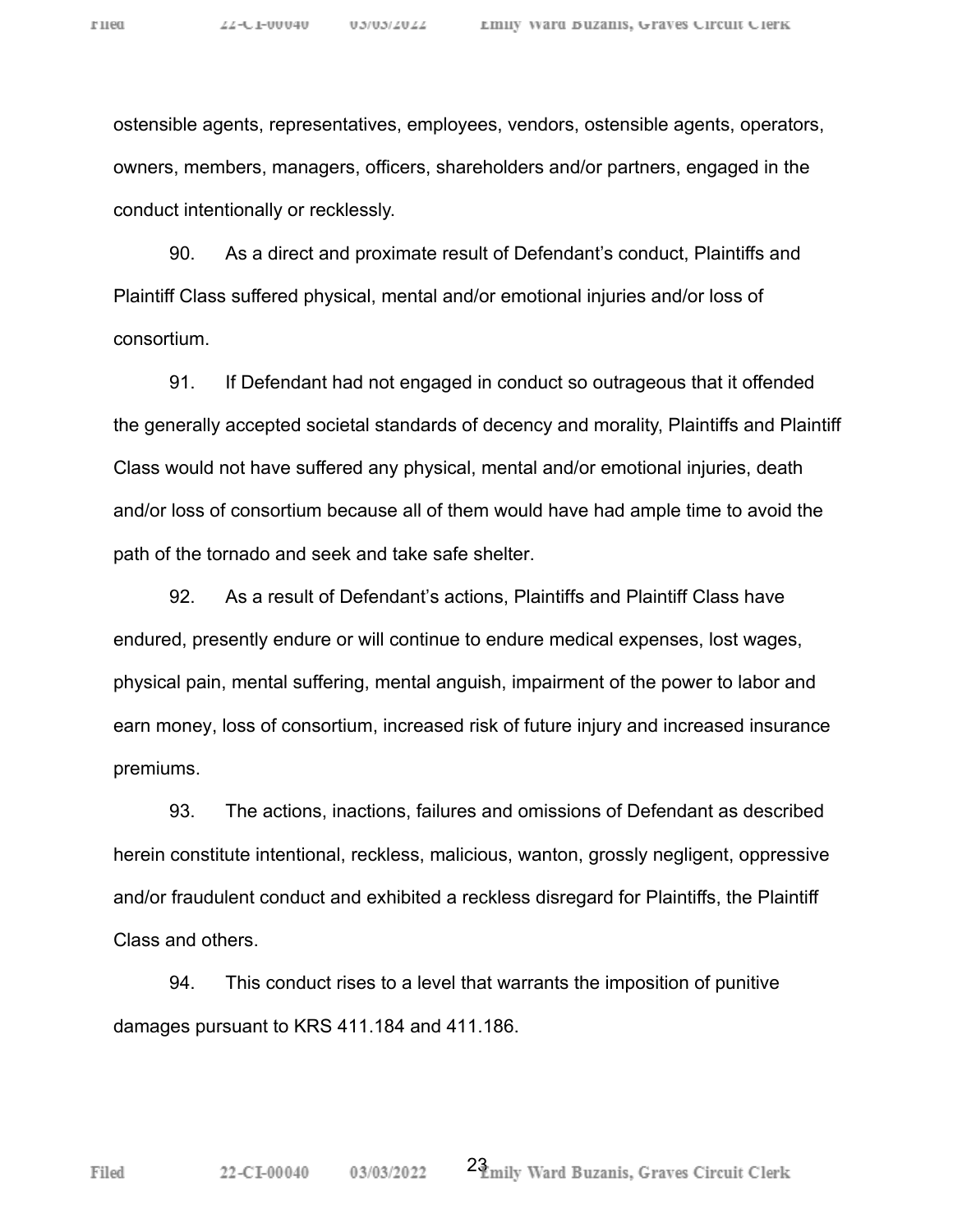#### **COUNT III – STATUTORY VIOLATION (ALL PLAINTIFFS)**

95. Kentucky statutory law provides that "[a] person is guilty of unlawful imprisonment in the first degree when he knowingly and unlawfully restrains another person under the circumstances which expose that person to a risk of serious physical injury." KRS 509.020(1).

96. Kentucky statutory law provides that "[a] person is guilty of unlawful imprisonment in the second degree when he knowingly and unlawfully restrains another person." KRS 509.030(1).

97. Kentucky statutory law provides that "[a] person injured by the violation of any statute may recover from the offender such damages as he sustained by reason of the violation. . . ." KRS 446.070.

98. On or about December 10, 2021, Defendant, by and through its agents, representatives, employees, vendors, ostensible agents, operators, owners, members, managers, officers, shareholders and/or partners, violated one or more Kentucky statutes.

99. As a direct and proximate result of Defendant's statutory violations, Plaintiffs and the Plaintiff Class suffered physical, mental and/or emotional injuries, death and/or loss of consortium.

100. If Defendant had not violated Kentucky statutes, Plaintiffs and Plaintiff Class would not have suffered any physical, mental and/or emotional injuries, death and/or loss of consortium because all of them would have had ample time to avoid the path of the tornado and seek and take safe shelter.

101. As a result of Defendant's actions, Plaintiffs and Plaintiff Class have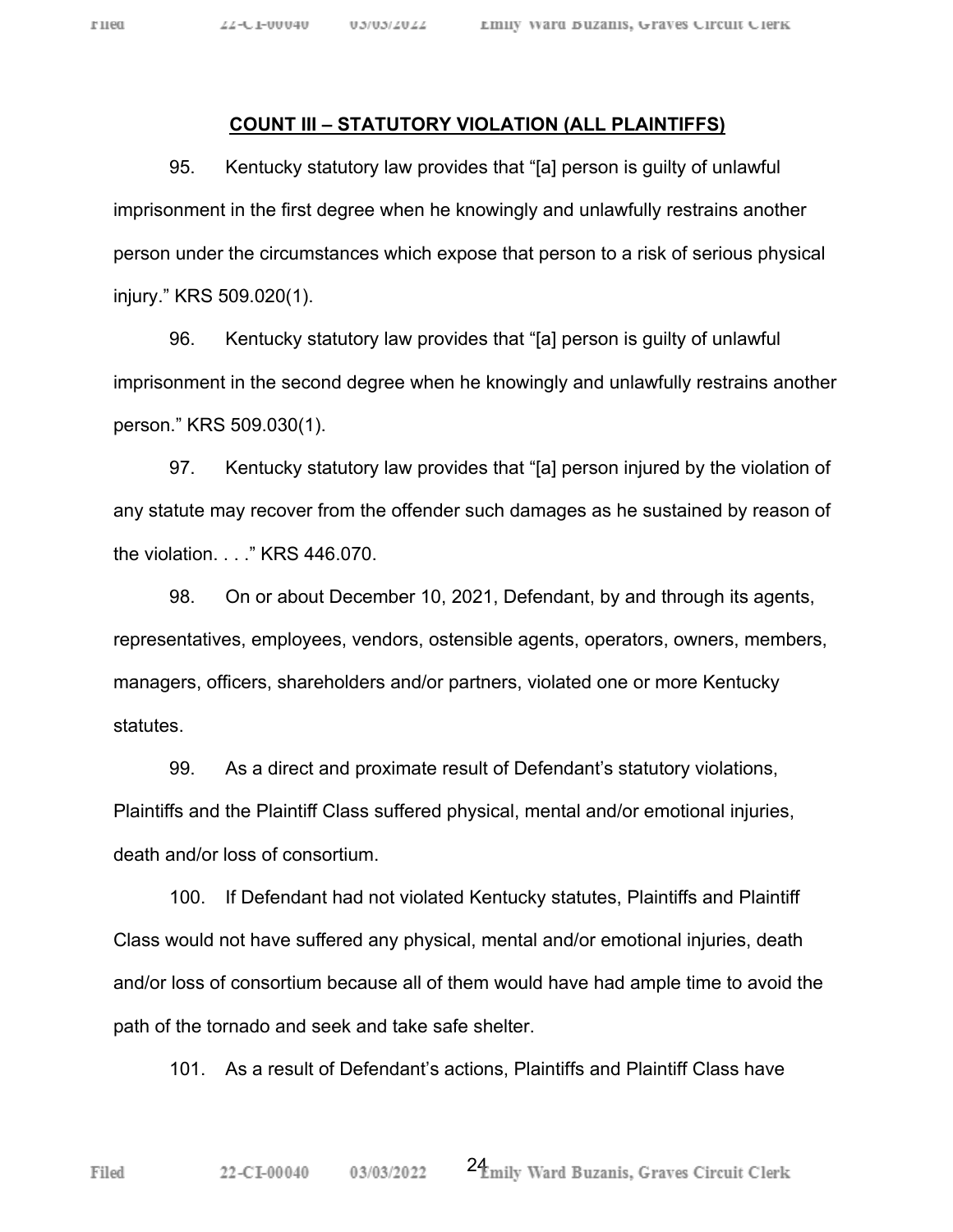endured, presently endure or will continue to endure medical expenses, lost wages, physical pain, mental suffering, mental anguish, impairment of the power to labor and earn money, destruction of the power to labor and earn money, funeral expenses, loss of consortium, increased risk of future injury and increased insurance premiums.

102. The actions, inactions, failures and omissions of Defendant as described herein constitute intentional, reckless, malicious, wanton, grossly negligent, oppressive and/or fraudulent conduct and exhibited a reckless disregard for Plaintiffs, the Plaintiff Class and others.

103. This conduct rises to a level that warrants the imposition of punitive damages pursuant to KRS 411.184 and 411.186.

# **COUNT IV – FALSE LIGHT (PLAINTIFFS ELIJAH JOHNSON, HALEY CONDER, AND McKAYLA EMERY)**

104. Under Kentucky law, "[t]he cause of action for false light is within the tort of invasion of privacy." *Palmer v. Alvarado*, 561 S.W.3d 367, 371 (Ky. App. 2018) (internal quotation marks omitted) (citation omitted). "False light requires that (1) the false light in which the other was placed would be highly offensive to a reasonable person, and (2) the publisher had knowledge of, or acted in reckless disregard as to the falsity of the publicized matter and the false light in which the other was placed." *Id*. at 371-372 (internal quotation marks omitted) (citation omitted).

105. As detailed in paragraphs 9-70, Defendant, by and through its agents, representatives, employees, vendors, ostensible agents, operators, owners, members, managers, officers, shareholders and/or partners, placed Plaintiffs Elijah Johnson, Haley Conder and McKayla Emery in a false light.

106. As a direct and proximate result of Defendant's actions, Plaintiffs Elijah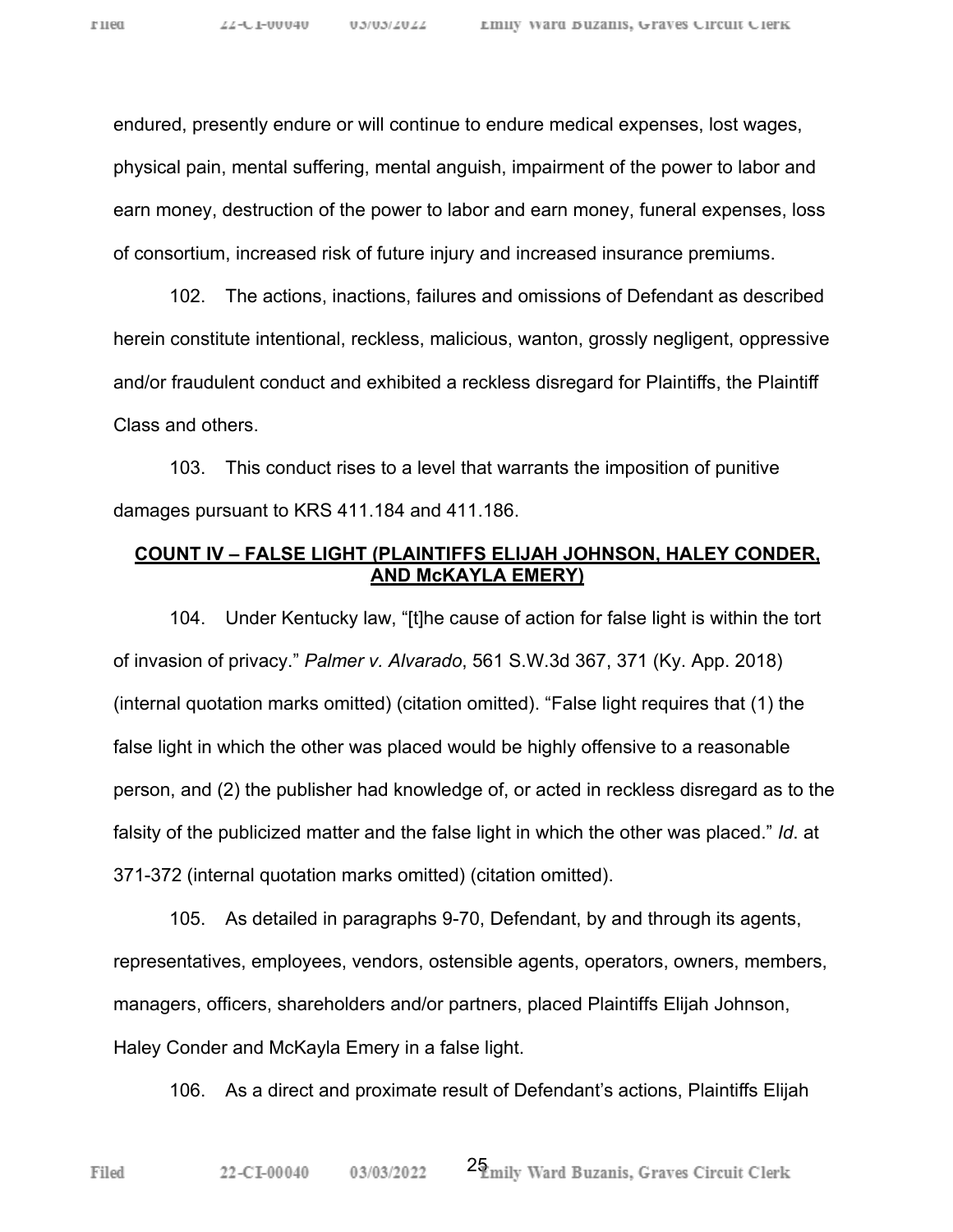Johnson, Haley Conder and McKayla Emery suffered reputational, physical, mental and/or emotional injuries.

107. As a result of Defendant's actions, Plaintiffs Elijah Johnson, Haley Conder and McKayla Emery have endured, presently endure or will continue to endure humiliation, mental suffering, mental anguish and impairment of the power to labor and

earn money.

108. The actions, inactions, failures and omissions of Defendant as described

herein constitute intentional, reckless, malicious, wanton, grossly negligent, oppressive

and/or fraudulent conduct and exhibited a reckless disregard for Plaintiffs Elijah

Johnson, Haley Conder and McKayla Emery and others.

109. This conduct rises to a level that warrants the imposition of punitive

damages pursuant to KRS 411.184 and 411.186.

#### **COUNT V – DEFAMATION OF CHARACTER (PLAINTIFFS ELIJAH JOHNSON, HALEY CONDER, AND McKAYLA EMERY)**

110. Under Kentucky law:

The requisite elements for a defamation claim are: "(a) a false and defamatory statement concerning another; (b) an unprivileged publication to a third party; (c) fault amounting at least to negligence on the part of the publisher; and (d) either actionability of the statement irrespective of special harm or the existence of special harm caused by the publication.

*Toler v. Süd-Chemie, Inc.*, 458 S.W.3d 276, 282-282 (Ky. 2014) (internal footnotes

omitted).

111. As detailed in paragraphs 9-70, Defendant, by and through its agents,

representatives, employees, vendors, ostensible agents, operators, owners, members,

managers, officers, shareholders and/or partners, defamed Plaintiffs Elijah Johnson,

Haley Conder and McKayla Emery.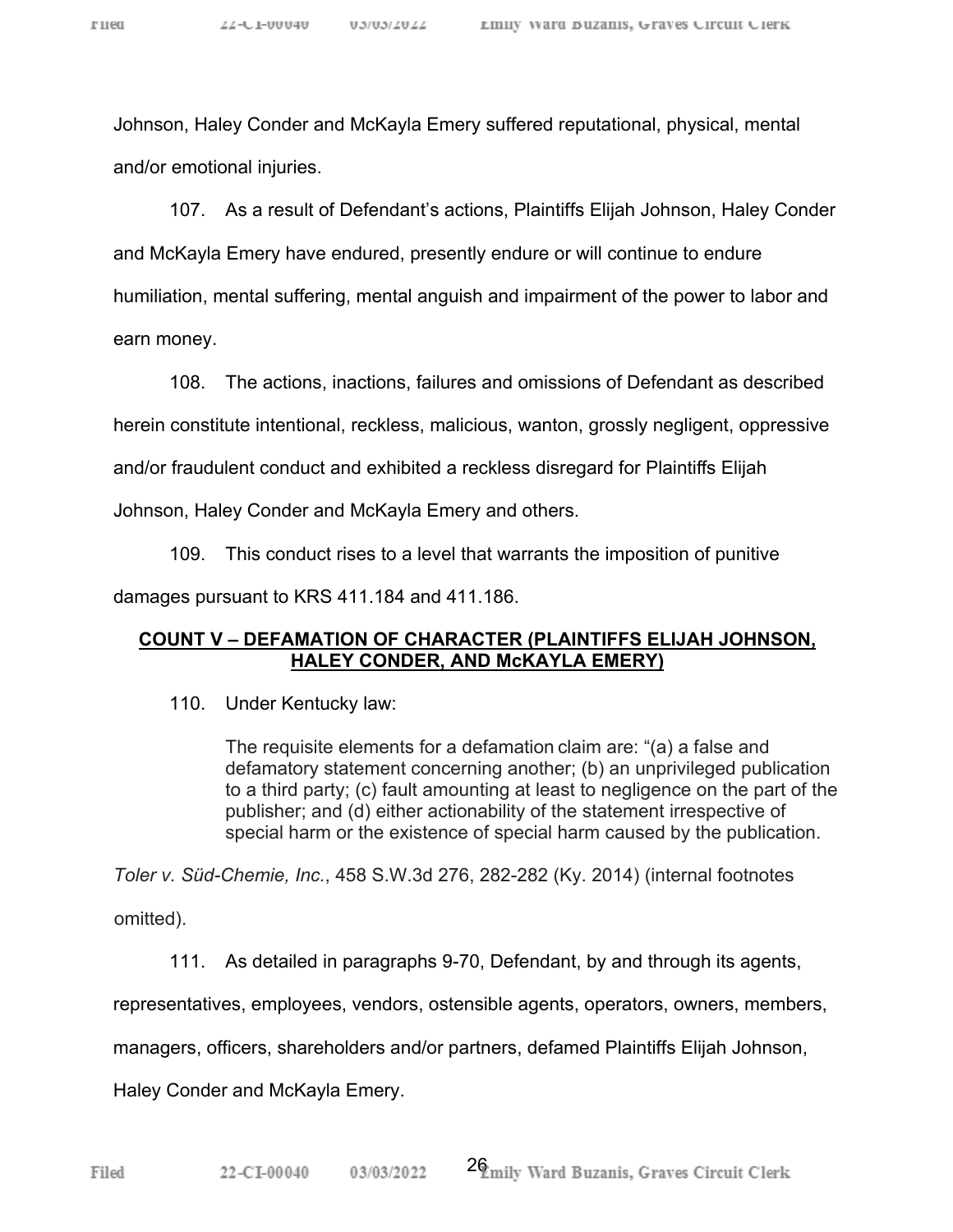112. As a direct and proximate result of Defendant's actions, Plaintiffs Elijah Johnson, Haley Conder and McKayla Emery suffered reputational, physical, mental and/or emotional injuries.

113. As a result of Defendant's actions, Plaintiffs Elijah Johnson, Haley Conder and McKayla Emery have endured, presently endure or will continue to endure humiliation, mental suffering, mental anguish and impairment of the power to labor and earn money.

114. The actions, inactions, failures and omissions of Defendant as described herein constitute intentional, reckless, malicious, wanton, grossly negligent, oppressive and/or fraudulent conduct and exhibited a reckless disregard for Plaintiffs Elijah Johnson, Haley Conder and McKayla Emery and others.

115. This conduct rises to a level that warrants the imposition of punitive damages pursuant to KRS 411.184 and 411.186.

#### **REQUEST FOR RELIEF**

 **WHEREFORE**, the Plaintiffs, individually, and on behalf of those similarly situated, respectfully request and pray for the following relief:

1. The Court certify the Plaintiffs' claims as a class action pursuant to the applicable Kentucky Rules of Civil Procedure, name Plaintiffs as the Lead Class Plaintiffs and appoint Plaintiffs' undersigned counsel as Class Counsel;

2. Judgment against the Defendant in an amount that will fully, justly, fairly and reasonably compensate Plaintiffs and the Plaintiff Class for the harms suffered, losses incurred and damage caused by Defendant.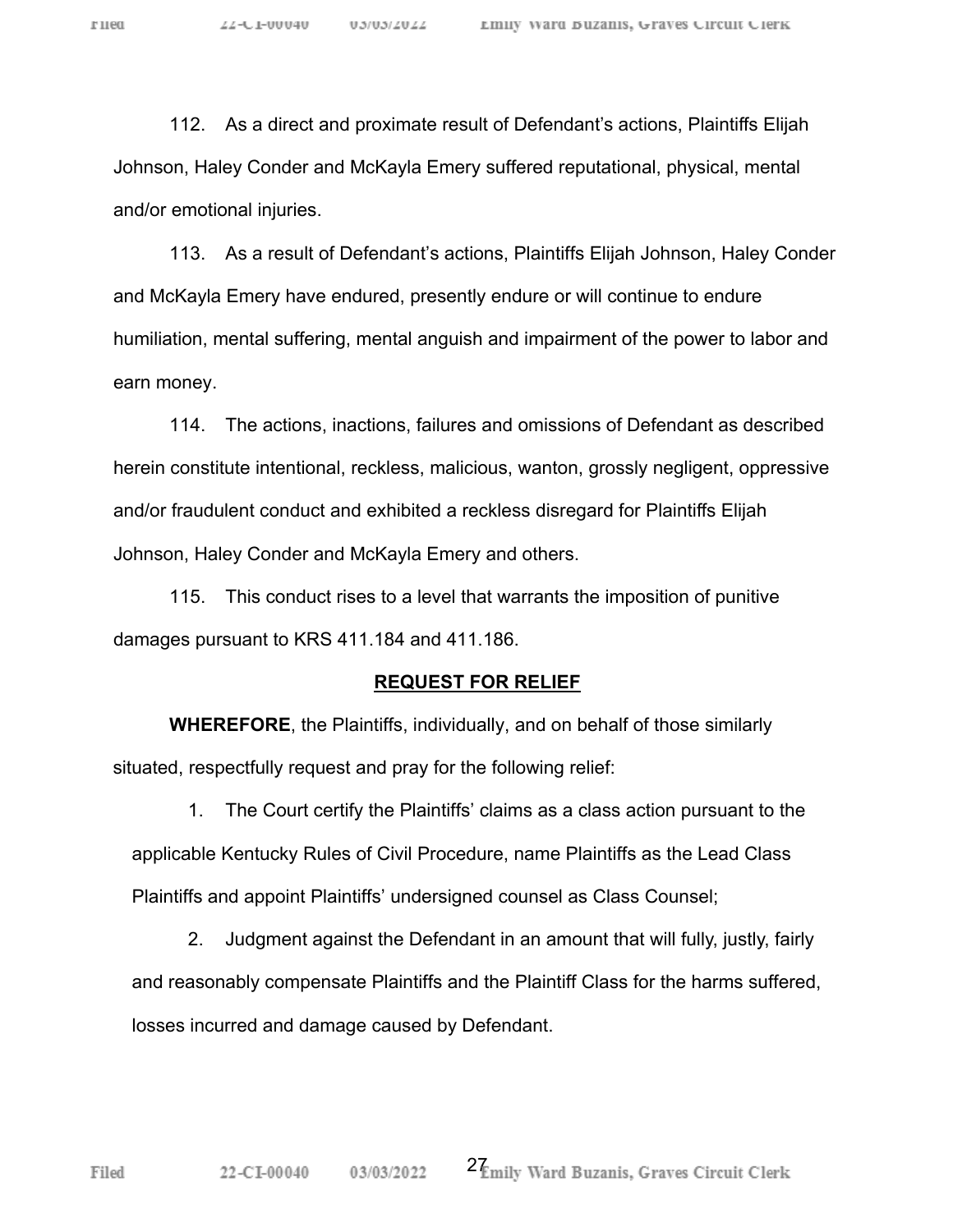3. For punitive or exemplary damages to punish the conduct of the

Defendant and to deter them and others from engaging in similar conduct;

4. For a trial by jury;

5. For pre-judgment and post-judgment interest from the date of the

damages incurred until paid;

- 6. For costs herein expended;
- 7. For the right to amend this Complaint to add other claims and parties as

the proof allows; and

8. For all other necessary and proper relief to which Plaintiffs and Plaintiff

Class may be entitled.

Respectfully submitted,

/s/ William D. Nefzger William D. Nefzger BAHE COOK CANTLEY & NEFZGER PLC The BCCN Building 1041 Goss Avenue Louisville, Kentucky 40217 will@bccnlaw.com (502) 587-2002 – Telephone (502) 587-2006 – Facsimile *Co-Counsel for Plaintiffs and Putative Class*

Amos N. Jones AMOS JONES LAW FIRM 1717 Pennsylvania Avenue NW Washington, D.C. 20006 jones@amosjoneslawfirm.com (202) 351-6187 – Telephone *Co-Counsel for Plaintiffs and Putative Class (pending* pro hac vice *admission)*

/s/ William L. Davis William L. Davis 108 Pasadena Drive, Suite 200 Lexington, Kentucky 40503 (859) 260-1997 (Office) (859) 260-1310 (Fax) wmldavis@hotmail.com *Co-Counsel for Plaintiffs and Putative Class*

Filed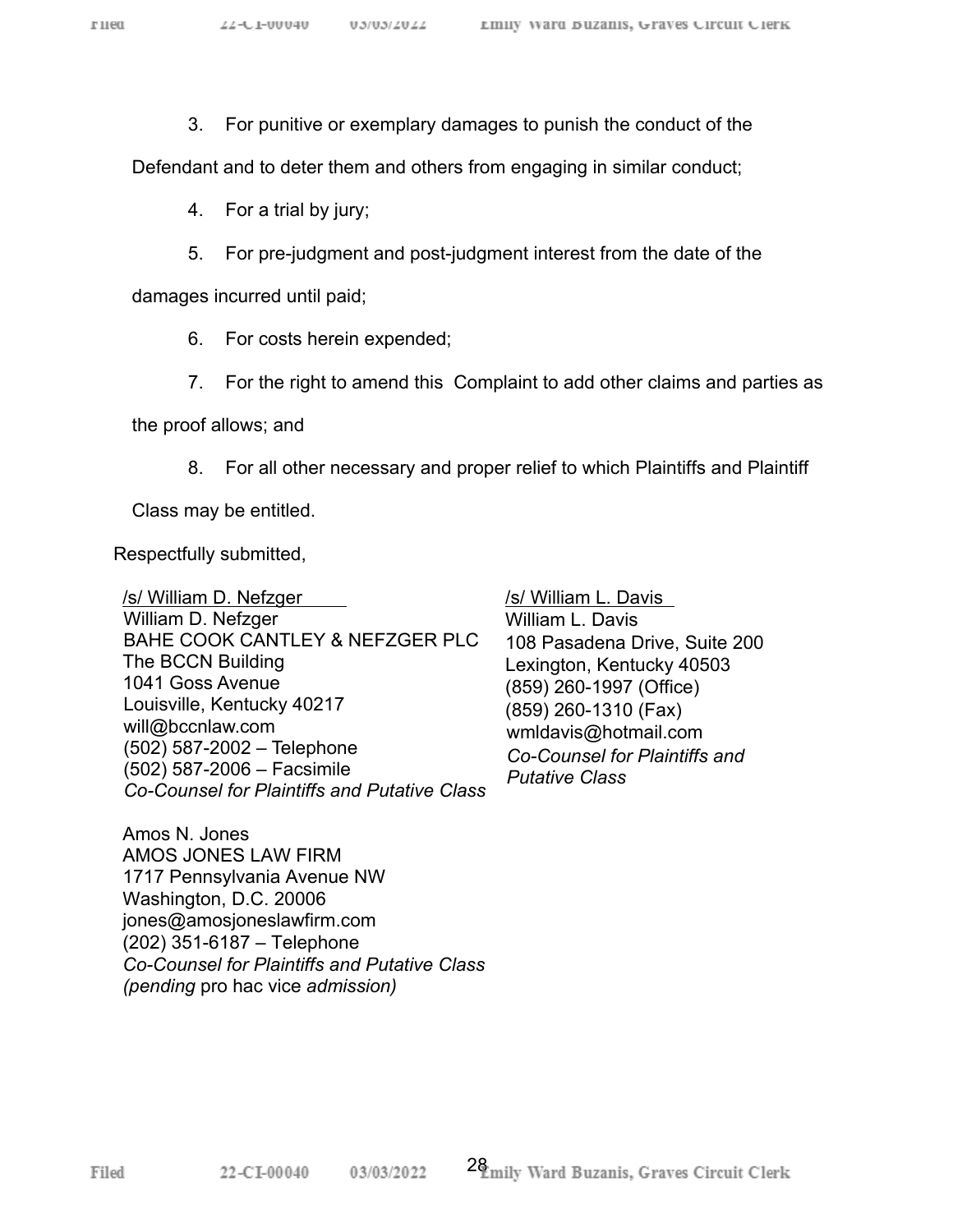I, Elijah Johnson, Plaintiff in the above-referenced Action, verify that the facts alleged in the foregoing Verified Class Action Civil Complaint are true and correct to the best of my information, knowledge and belief as of the date hereof.

Elijah Johnson

**COMMONWEALTH OF KENTUCKY**  $\mathcal{E}$  $)$  SS COUNTY OF Collou

Subscribed and sworn to before me by Elijah Johnson, on this the day of

February 2022.

Filed

Notan <sup>o</sup>ublic

**Commission Expires**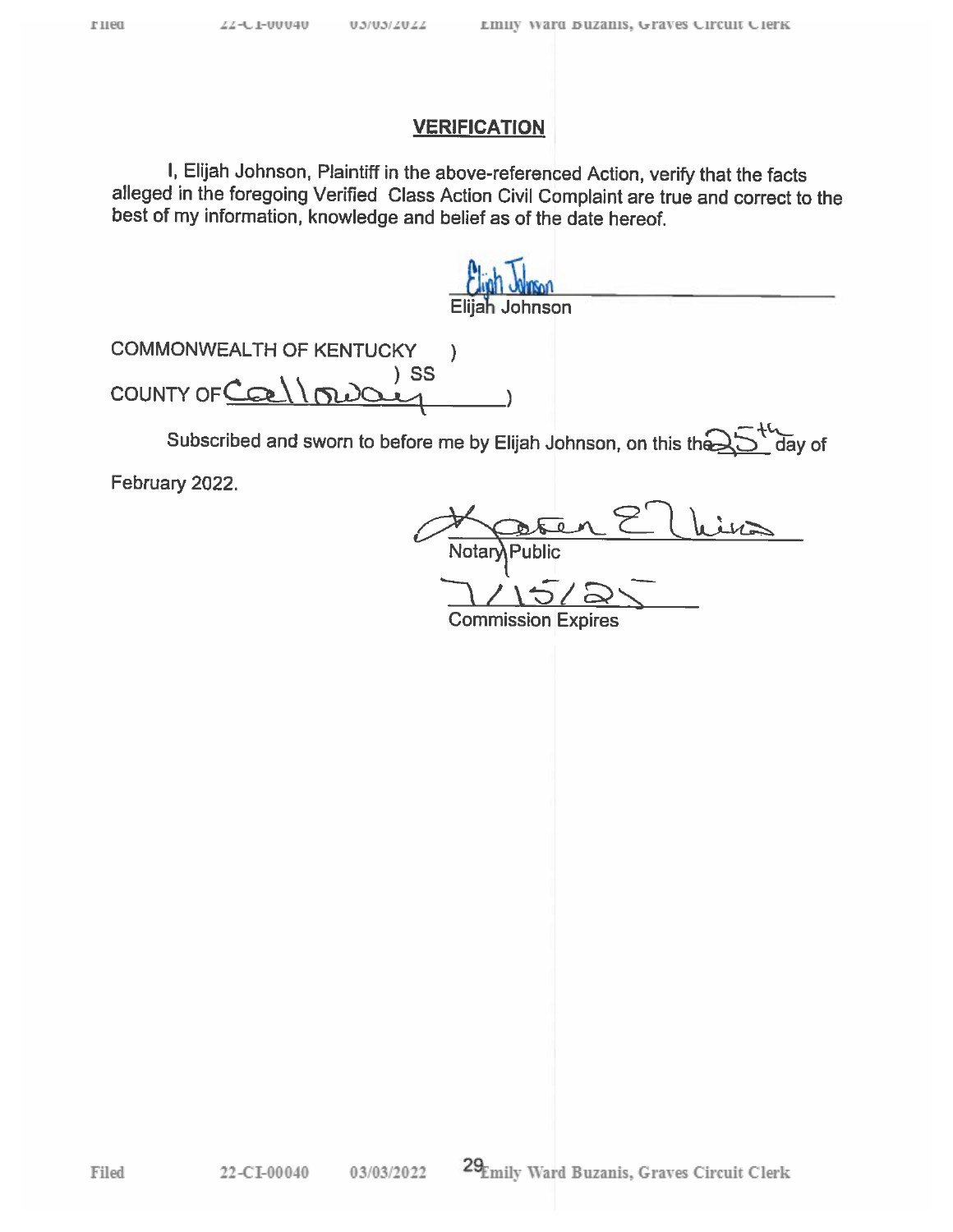I, Haley Conder, Plaintiff in the above-referenced Action, verify that the facts alleged in the foregoing Verified Class Action Civil Complaint are true and correct to the best of my information, knowledge and belief as of the date hereof.

Taly Commer

**COMMONWEALTH OF KENTUCKY**  $\mathcal{E}$  $)$  SS COUNTY OF $C$  $\mathcal{L}$ 

Subscribed and sworn to before me by Haley Conder, on this the  $\widehat{\mathfrak{S}}$ . ,ਰੋay of

February 2022.

 $\frac{1}{\sqrt{1-\frac{1}{2}}\left(1-\frac{1}{2}\right)}=\frac{1}{2\sqrt{1-\frac{1}{2}}\left(1-\frac{1}{2}\right)}=\frac{1}{2\sqrt{1-\frac{1}{2}}\left(1-\frac{1}{2}\right)}=\frac{1}{2\sqrt{1-\frac{1}{2}}\left(1-\frac{1}{2}\right)}=\frac{1}{2\sqrt{1-\frac{1}{2}}\left(1-\frac{1}{2}\right)}=\frac{1}{2\sqrt{1-\frac{1}{2}}\left(1-\frac{1}{2}\right)}=\frac{1}{2\sqrt{1-\frac{1}{2}}\left(1-\frac{1}{2}\right)}=\frac{1}{2\sqrt{1-\$ Notary **Commission Expires**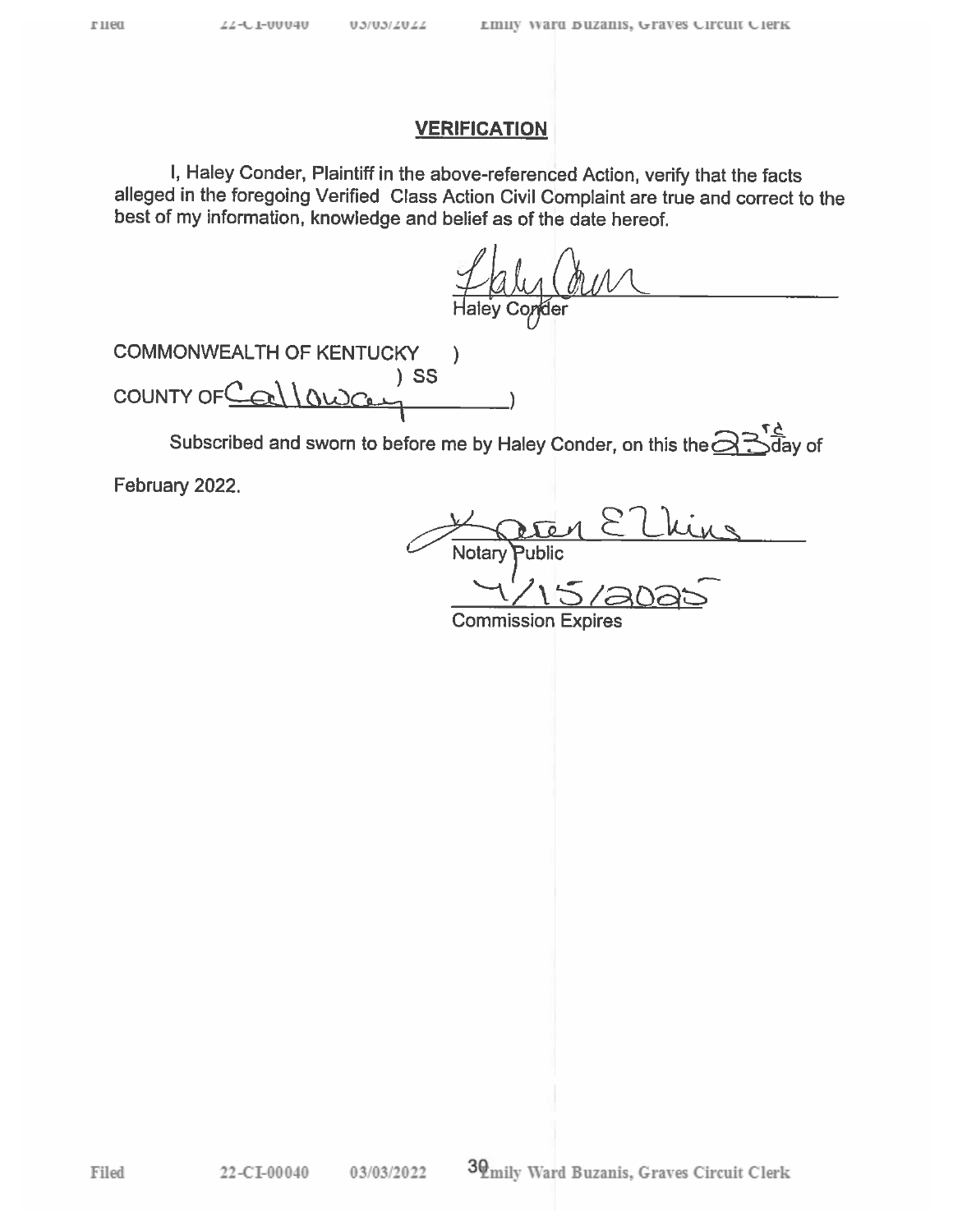I, McKayla Emery, Plaintiff in the above-referenced Action, verify that the facts alleged in the foregoing Verified Class Action Civil Complaint are true and correct to the best of my information, knowledge and belief as of the date hereof.

<u>Molla Puy</u>

**COMMONWEALTH OF KENTUCKY**  $\mathcal{E}$  $)$  SS COUNTY OF  $\subseteq$  $clln20$ 

Subscribed and sworn to before me by McKayla Emery, on this the  $\sum_{i=1}^{N}$  day of

February 2022.

Lucy Notai **Public** 

**Commission Expires**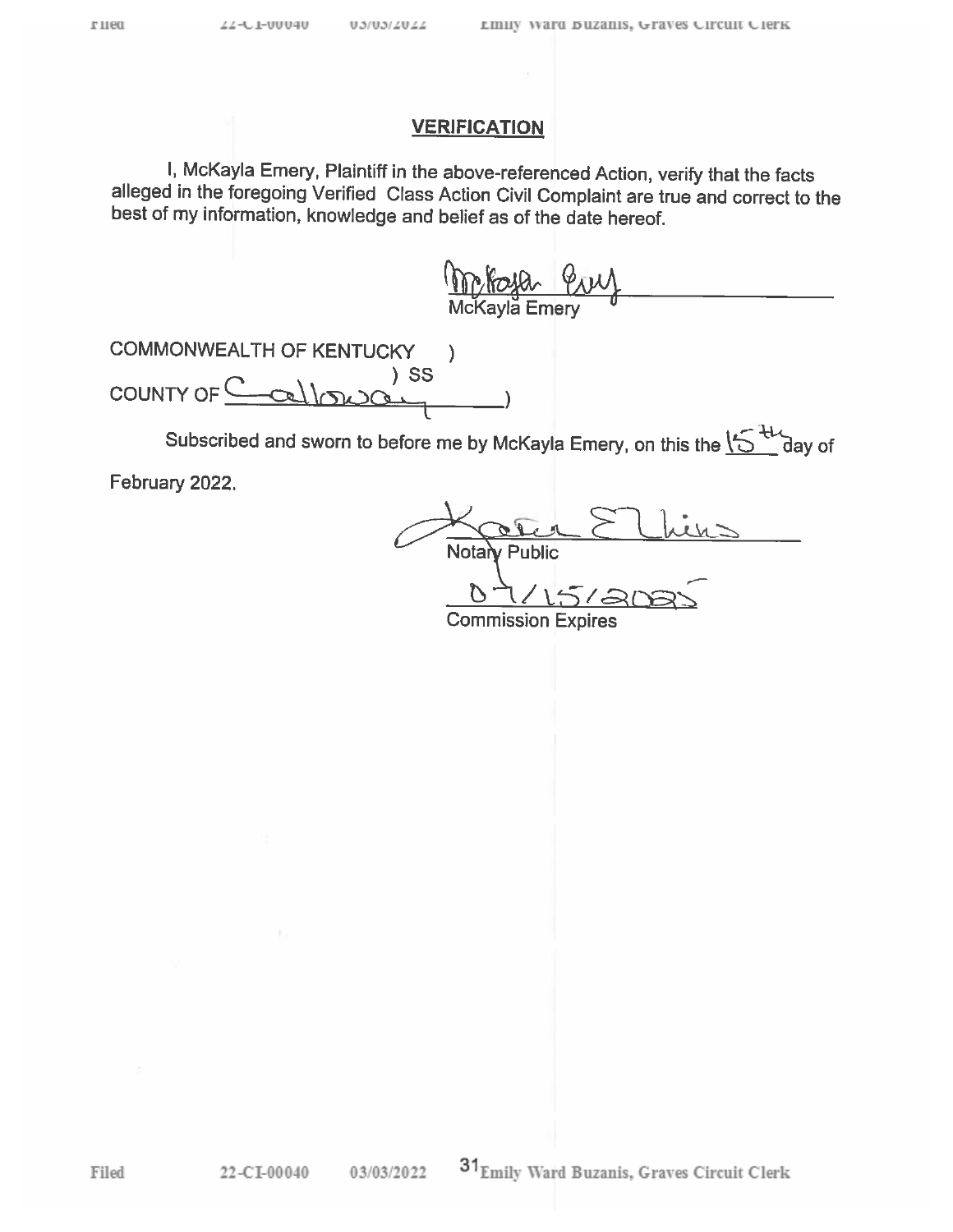I, Matthew Barber, Plaintiff in the above-referenced Action, verify that the facts alleged in the foregoing Verified Class Action Civil Complaint are true and correct to the best of my information, knowledge and belief as of the date hereof.

atthew Barber

**COMMONWEALTH OF KENTUCKY**  $\lambda$  $)$  SS COUNTY OF Callows

Subscribed and sworn to before me by Matthew Barber, on this the **SA** day of

February 2022.

Filed

Notary Public<br>Notary Public<br>7/15/2025

**Commission Expires**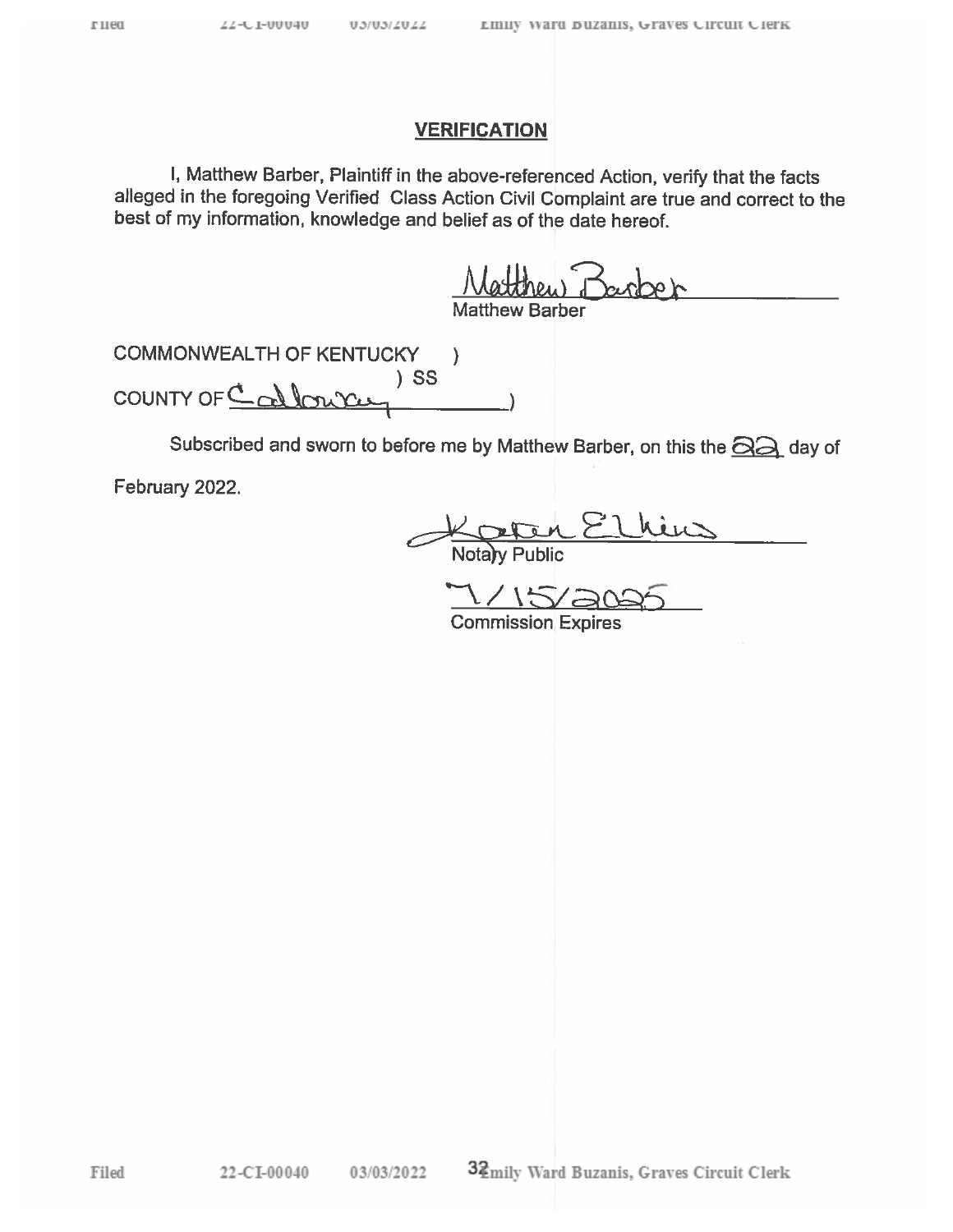Filed

### **VERIFICATION**

I, Matthew Rilee Valiant, Plaintiff in the above-referenced Action, verify that the facts alleged in the foregoing Verified Class Action Civil Complaint are true and correct to the best of my information, knowledge and belief as of the date hereof.

**COMMONWEALTH OF KENTUCKY**  $\lambda$  $)$  SS COUNTY OF  $C$ 

Subscribed and sworn to before me by Matthew Rilee Valiant, on this the  $\frac{1}{1}$ 

day of February 2022.

Notar

**Commission Expires**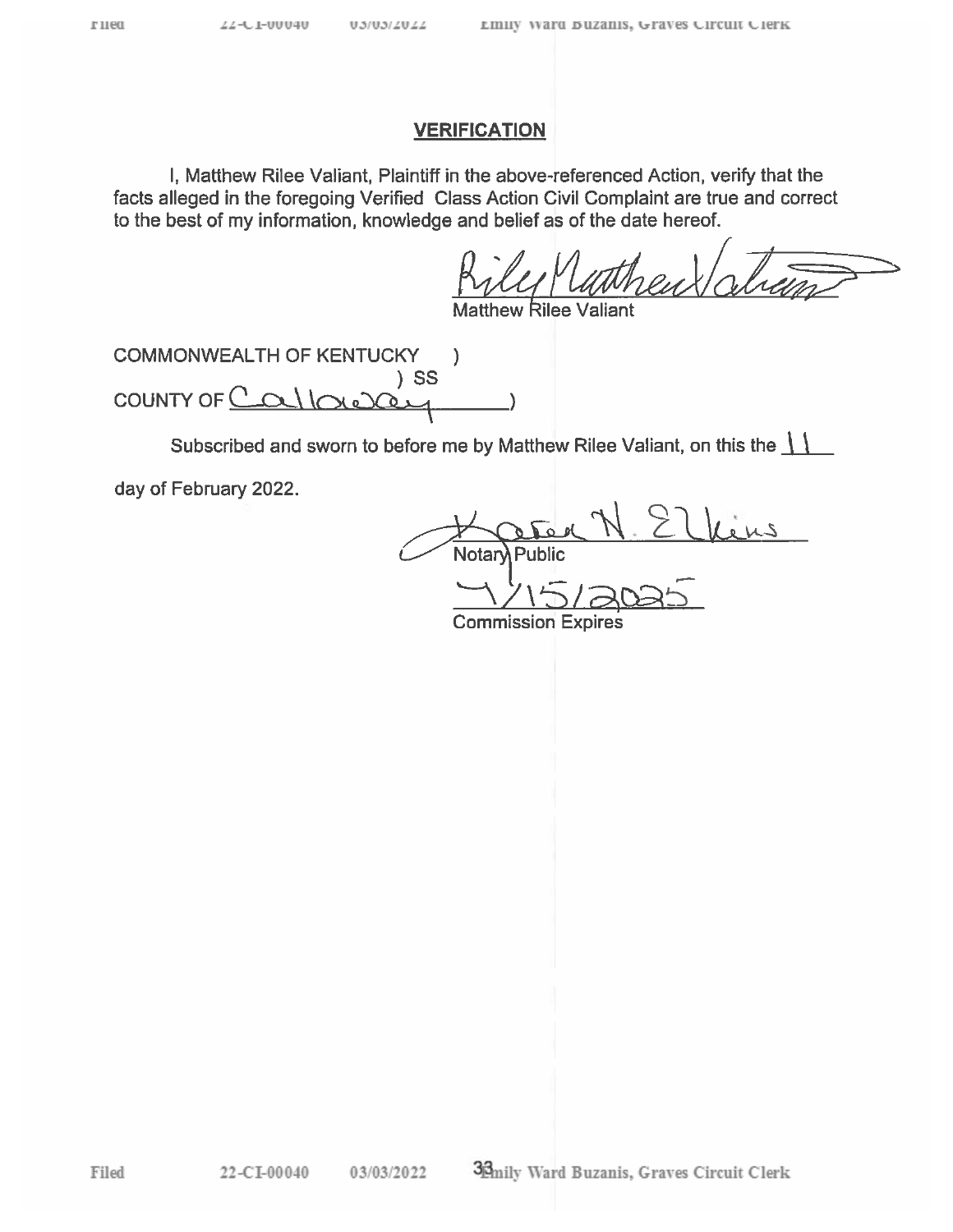I, William Aliff, Plaintiff in the above-referenced Action, verify that the facts alleged in the foregoing Verified Class Action Civil Complaint are true and correct to the best of my information, knowledge and belief as of the date hereof.

unerian

COMMONWEALTH OF KENTUCKY j,  $)$  SS COUNTY OF  $\subseteq$  $\mathcal{C}$ 

Subscribed and sworn to before me by William Aliff, on this the  $\frac{1}{1!}$  day of

February 2022.

Notar

**Commission Expires** 

Filed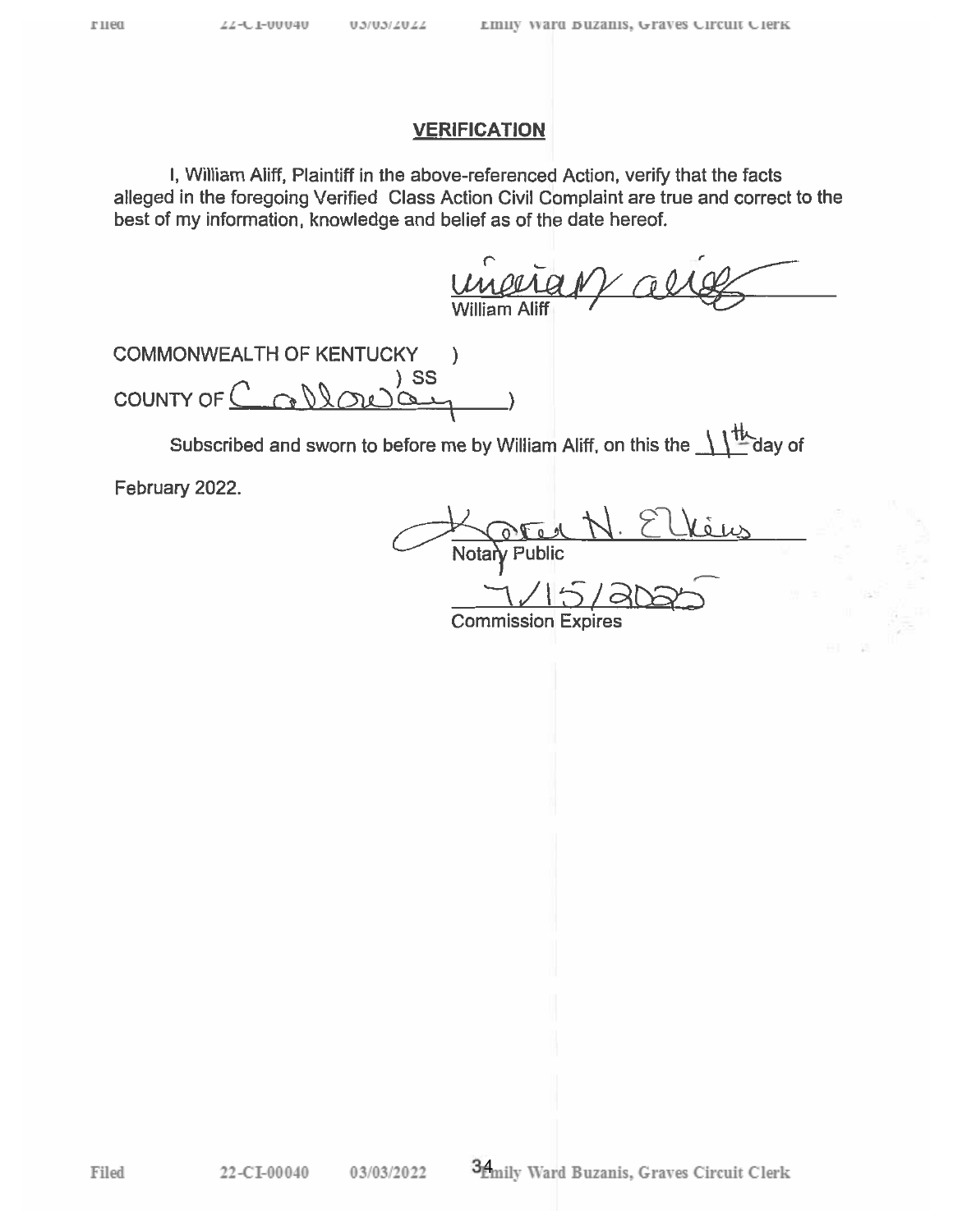I, Mary Smith, Plaintiff in the above-referenced Action, verify that the facts alleged in the foregoing Verified Class Action Civil Complaint are true and correct to the best of my information, knowledge and belief as of the date hereof.

|                                 | Mary Smith |
|---------------------------------|------------|
| <b>COMMONWEALTH OF KENTUCKY</b> |            |
| )SS<br>COUNTY OF Collored       |            |
|                                 |            |

Subscribed and sworn to before me by Mary Smith, on this the and day of

February 2022.

Public

**Commission Expires**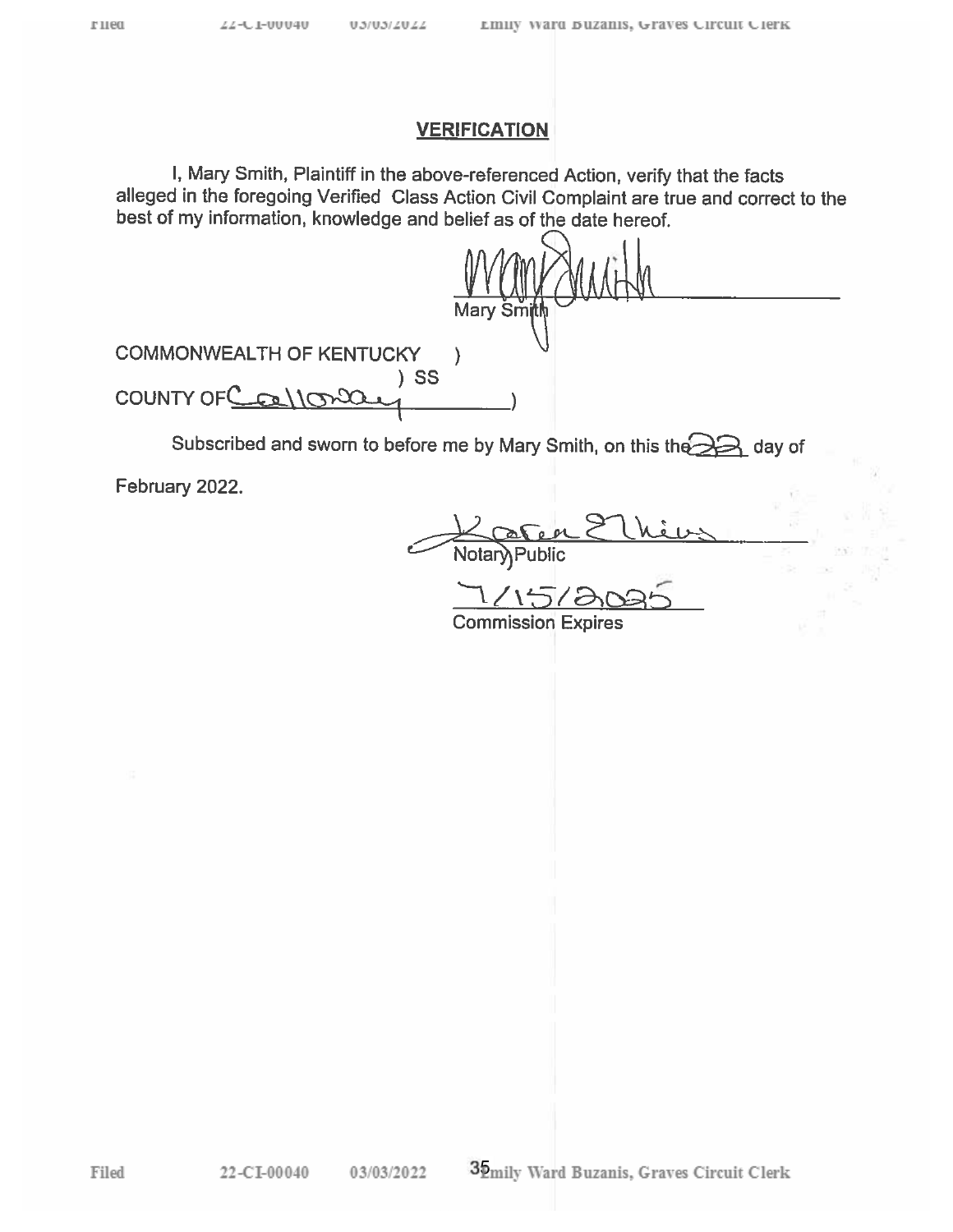I, John Lawson, Plaintiff in the above-referenced Action, verify that the facts alleged in the foregoing Verified Class Action Civil Complaint are true and correct to the best of my information, knowledge and belief as of the date hereof.

Sow John Lawson

**COMMONWEALTH OF KENTUCKY**  $)$  SS **COUNTY OF**  $\Omega$  $\sqrt{9}$ 

Subscribed and sworn to before me by John Lawson, on this the  $\frac{1}{1}$ day of

February 2022.

Public

**Commission Expires** 

Filed